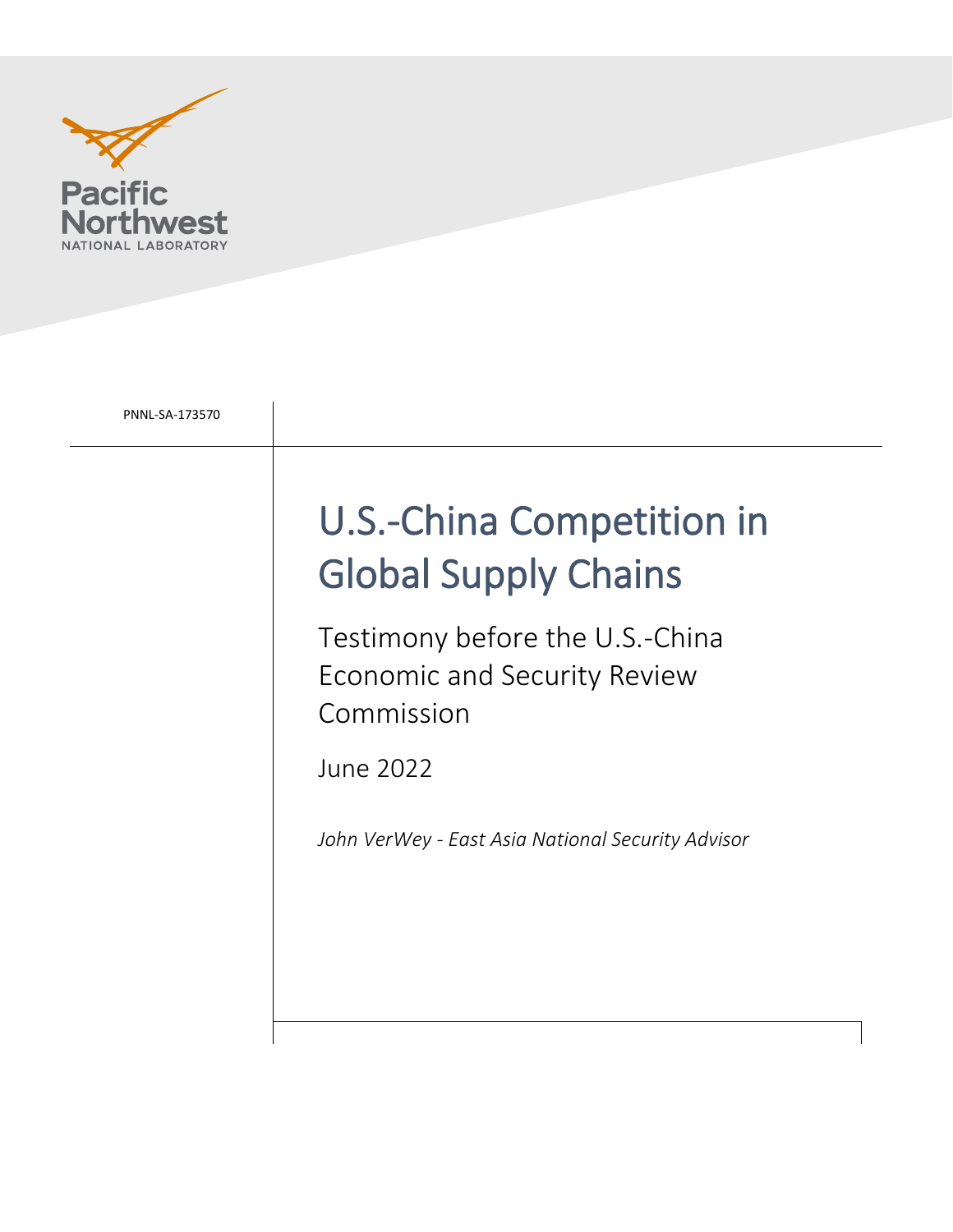### 1. Key Concepts and Definitions

Different U.S. government agencies maintain different definitions of "supply chain" and various lists of "critical technologies."<sup>1</sup> I will discuss both of these concepts in detail later, but for the purposes of my testimony, when I refer to a supply chain I am talking about "a network of people, processes, technology, information, and resources that delivers a product or service."<sup>2</sup> When referring to critical technologies, I am generally referring to a range of technologies identified by the White House Office of Science and Technology Policy in February 2022.<sup>3</sup>

Supply chain risk management (SCRM) is the management of risk to the integrity, trustworthiness, and authenticity of products and services within a supply chain.<sup>4</sup> Historically the primary focus of SCRM has revolved around maintaining *cost*, *schedule*, and *performance*. <sup>5</sup> Private sector SCRM efforts prioritize delivery of products and services on time, at reasonable cost, and to specifications ("to spec"). However, for national security systems, SCRM also focuses on *security*. The term "security" encompasses concepts like trust, traceability, integrity, and resilience, among others. SCRM draws on many disciplines and requires participation from subject matter experts in acquisition, information assurance, logistics, analysis, and risk. 6

At a very basic level, U.S. government SCRM efforts attempt to answer the question "can we trust who we're buying from to deliver products and services on time, at cost, to spec, securely?" Regardless of whether this question is answered affirmatively or negatively, the goal is to increase the overall resilience of the supply chain to prepare for unexpected events, respond to disruptions, and recover from them. <sup>7</sup> Answering this question for specific critical technologies can require access to high fidelity data, detailed supply chain mapping, technical expertise, ongoing monitoring and evaluation, and modeling. The fact that critical technology supply chains are often entirely commercial and outside government control and limited data is available at the multiple tiers of vendors located in adversary countries, makes this effort more complex and difficult.

"Tiers" refer to different levels in a supply chain. Supply chain tiers are easily understood by thinking about aircraft manufacturing. A plane is provided by an original equipment manufacturer (OEM). This OEM relies on Tier 1 vendors to provide various components like wings, engines, avionics, and tires. Tier 1 vendors rely on Tier 2 vendors to supply subcomponents. For example, avionic suppliers rely on electronic assemblies. These Tier 2 suppliers rely on Tier 3 suppliers for items that go into electronic assemblies like printed circuit boards (PCBs) and integrated circuits (ICs). And these Tier 3 suppliers rely on Tier 4 suppliers for equipment used to fabricate PCBs and ICs. Finally Tier 4 suppliers rely on Tier 5 suppliers for raw materials like silicon. Mapping supply chains gets progressively more difficult the

[Manage20131207.pdf](https://www.dni.gov/files/NCSC/documents/supplychain/20190327-ICD731-Supply-Chain-Risk-Manage20131207.pdf)

 $<sup>1</sup>$  See Appendix A and F for representative examples.</sup>

<sup>2</sup> [https://www.dni.gov/files/NCSC/documents/supplychain/20200925-NCSC-Supply-Chain-Risk-Management-tri](https://www.dni.gov/files/NCSC/documents/supplychain/20200925-NCSC-Supply-Chain-Risk-Management-tri-fold.pdf)[fold.pdf](https://www.dni.gov/files/NCSC/documents/supplychain/20200925-NCSC-Supply-Chain-Risk-Management-tri-fold.pdf)

<sup>3</sup> [https://www.whitehouse.gov/wp-content/uploads/2022/02/02-2022-Critical-and-Emerging-Technologies-List-](https://www.whitehouse.gov/wp-content/uploads/2022/02/02-2022-Critical-and-Emerging-Technologies-List-Update.pdf)[Update.pdf](https://www.whitehouse.gov/wp-content/uploads/2022/02/02-2022-Critical-and-Emerging-Technologies-List-Update.pdf)

<sup>4</sup> [https://www.dni.gov/files/NCSC/documents/supplychain/20190327-ICD731-Supply-Chain-Risk-](https://www.dni.gov/files/NCSC/documents/supplychain/20190327-ICD731-Supply-Chain-Risk-Manage20131207.pdf)[Manage20131207.pdf](https://www.dni.gov/files/NCSC/documents/supplychain/20190327-ICD731-Supply-Chain-Risk-Manage20131207.pdf)

<sup>5</sup><https://www.dni.gov/files/NCSC/documents/supplychain/20190327-Deliver-uncompromised.pdf> <sup>6</sup> [https://www.dni.gov/files/NCSC/documents/supplychain/20190327-ICD731-Supply-Chain-Risk-](https://www.dni.gov/files/NCSC/documents/supplychain/20190327-ICD731-Supply-Chain-Risk-Manage20131207.pdf)

<sup>7</sup> [https://www.emerald.com/insight/content/doi/10.1108/09574090910954873/full/html.](https://www.emerald.com/insight/content/doi/10.1108/09574090910954873/full/html)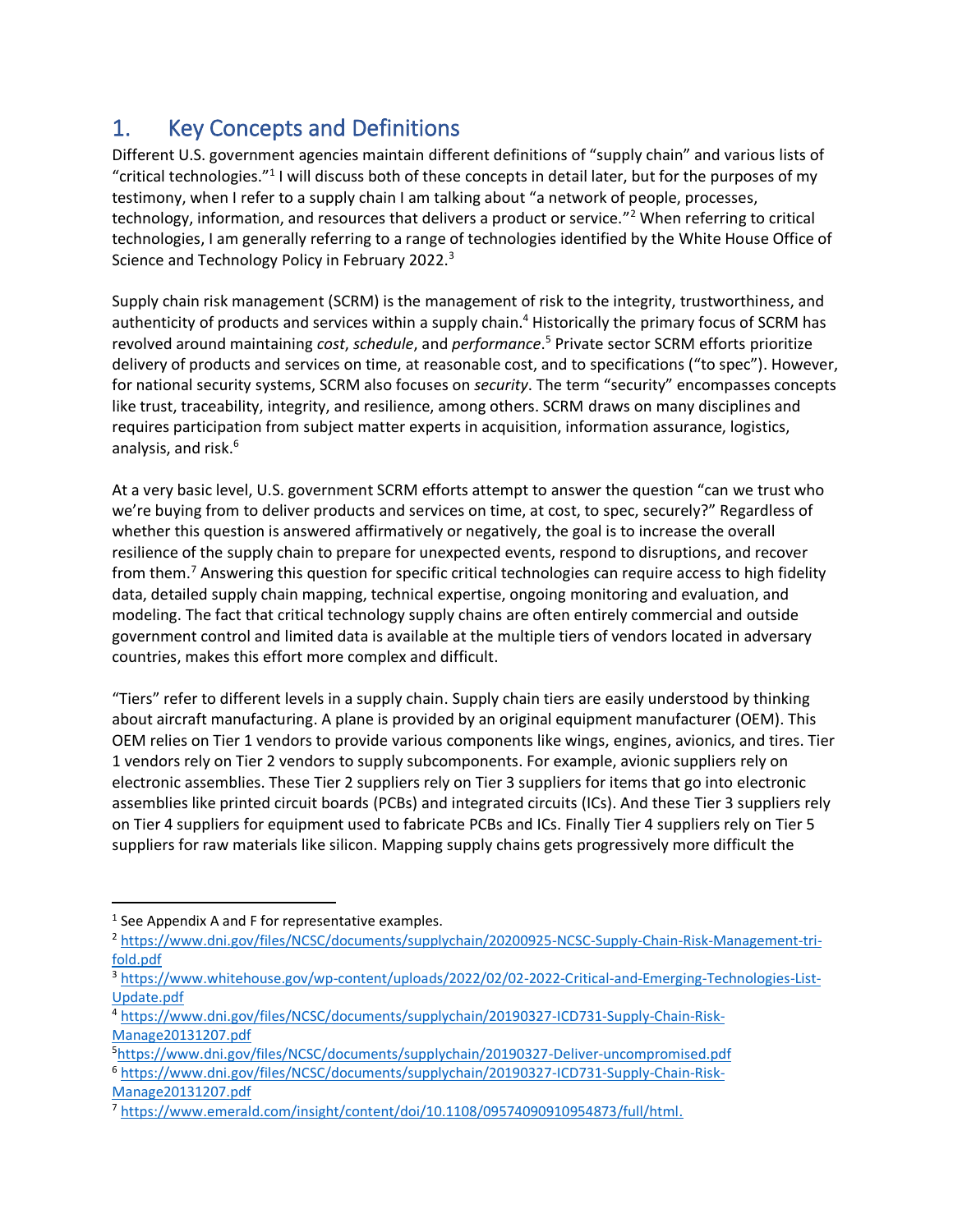"deeper" one looks into the tiers. Frequently, OEMs do not have good visibility in to their Tier 4 and Tier 5 suppliers.

Chinese firms are dominant in a wide variety of critical technology supply chains at various tiers. This dominance may range from obvious to opaque and requires careful analysis of upstream and downstream supply chains to correctly identify and map the tier in which their dominance is present. As will be discussed later, Chinese dominance is particularly acute in raw materials mining, refining, and processing, where the U.S. is 100% reliant on Chinese firms for supply of certain minerals.<sup>8</sup>

In the supply chain world, the concept of being 100% reliant on a particular firm for supply of a product or service makes that vendor a "sole-source supplier" or a "single-source supplier." A sole-source supplier is the only *known* vendor of a particular product or service. A single-source supplier is the only *qualified* vendor of a particular product or service. For many U.S. national security systems, there are single or sole-source suppliers present in various tiers of the supply chain. Single- and sole- source suppliers are among the most obvious and acute supply chain risks.

There are a wide variety of supply chain risks. Single- and sole- source suppliers are examples of market concentration risks, in which a small number of suppliers control the vast majority of supply of a product. Supply chain risks take many other forms, including geographic concentration, geopolitical, price and market volatility, environmental health and safety (EHS), intellectual property (IP), standards, substitution, integrity (counterfeits), and cybersecurity. Different technologies face different supply chain risks: information communications technology supply chains focus on cybersecurity risk. Conversely, raw materials supply chains focus much less on cybersecurity risk and far more on EHS risks associated with mining.

Characterizing critical technology supply chain risks is a sequential effort.<sup>9</sup> First, a technology's criticality must be assessed. Second, the supply chain of critical technologies must be mapped. These maps generally share similar segments regardless of the technology: raw materials are mined, refined, and processed into subcomponents, which are then incorporated into components that are then combined to form a finished system. Once these finished systems reach end of life (EOL), recycling and recovery is undertaken to generate raw materials for re-use.<sup>10</sup> Third, current vendors and alternate vendors are identified for each of these segments. Fourth, threats, vulnerabilities, and risks presented by the vendors are analyzed. Fifth, a determination to accept, reject, transfer, share, or mitigate these risks is made. Finally, an ongoing monitoring and assessment function re-evaluates each of these sequential steps over time.

### 2. China's Role in Critical Technology Supply Chains

Chinese firms maintain monopolies or near monopolies in many critical technology supply chain segments. Recent reports published by the U.S. government describe this dominance in detail both qualitatively and quantitatively.<sup>11</sup> In this section I present a quantitative open-source replicable methodology that uses international trade statistics to characterize U.S. import dependence on China

<sup>8</sup> <https://www.usgs.gov/news/national-news-release/us-geological-survey-releases-2022-list-critical-minerals>

<sup>&</sup>lt;sup>9</sup> This section is derived from NIST SP 800-161 Rev. 1

 $10$  There are also important vendors adjacent to these segments, such as suppliers of specialty equipment or cybersecurity services.

<sup>11</sup> <https://www.whitehouse.gov/wp-content/uploads/2021/06/100-day-supply-chain-review-report.pdf>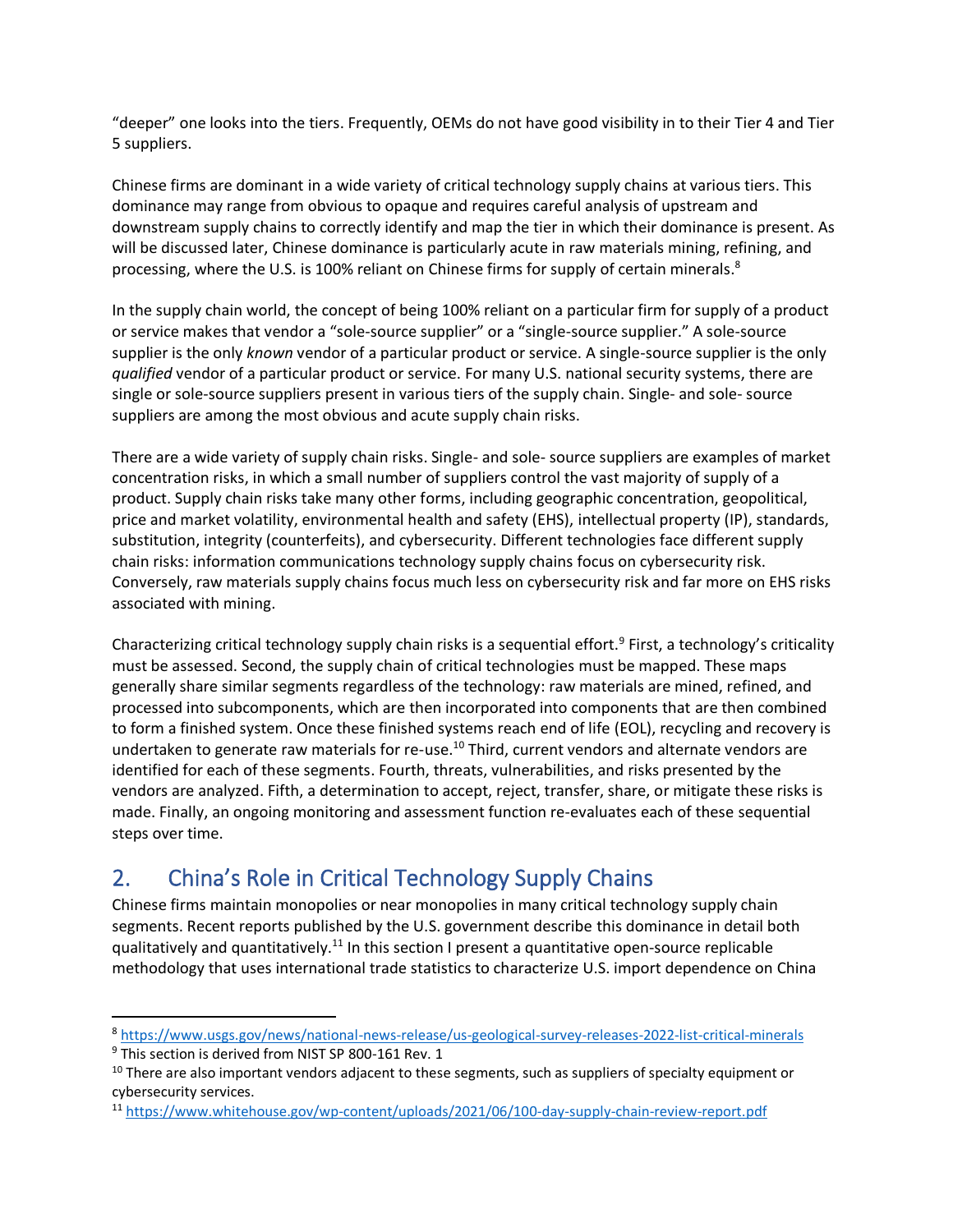for critical technologies. Building on these findings, I describe a more qualitative example of the challenges imposed by China's dominance, the mitigation options for policymakers, and trade-offs.

### 2.1. Quantifying U.S. Critical Technology Industry Import Reliance on China

In 2018, the Congress passed the Foreign Investment Risk Review and Modernization Act, which resulted in the expansion of the Committee on Foreign Investment in the United States' mandate to review transactions of certain critical technology industries.<sup>12</sup> In response to this law, the Department of the Treasury identified 27 industries involved in critical technologies and their corresponding North American Industrial Classification System (NAICS) codes.<sup>13</sup> These industries included aircraft manufacturing, semiconductor manufacturing, batteries, and power distribution/transformers, among others. The NAICS codes are correlated with international trade statistics, making determination of aggregate imports and exports associated with a specific industry relatively straight-forward.<sup>14</sup>

Using the NAICS codes of technology industries defined as "critical" under the Department of the Treasury's pilot program, it is possible to determine U.S. imports from China for each of these industries and U.S. imports from the world for each of these industries. Analysis of U.S. imports from China as a percent of U.S. imports from the world for the time period between 2017-2021, showed U.S. reliance on imports from China of goods affiliated with these critical technology industries declined from 40% in 2017 to 36% in 2021. Not surprisingly, U.S. import dependence is particularly acute for information communication technologies and comparatively minor for aircraft and petrochemicals where the U.S. has a strong domestic supplier base. Additional details are presented in Appendix B.

The NAICS code analysis shows that *China is responsible for over 1/3rd of U.S. imports of critical technology goods.* However, U.S. import dependence on China for critical technology goods is even more pronounced when looking at specific critical technology industries and interpreting trade statistics more carefully. According to this NAICS code analysis, 40% of U.S. imports of storage batteries in 2021 were from China alone. Correlating this NAICS code with Harmonized Tariff System codes, which allow for more granular interpretation of trade data, shows that U.S. import reliance on China is more pronounced. For example, U.S. imports of lithium-ion batteries (HTS 8507.60) from China grew from \$1 billion in 2017 (43% of total U.S. imports) to \$4.2 billion in 2021 (56% of total U.S. imports).<sup>15</sup> Additional details are presented in Appendix C.

#### 2.2. Qualitative Assessment of U.S. Battery Supply Chain on Imports from China

Lithium-ion batteries have been recognized in U.S. Department of Energy (DOE) and U.S. Department of Defense (DOD) supply chain reports as an important technology for economic and national security, making the import reliance on China described in the previous section a vulnerability.<sup>16</sup> However, the quantitative analysis presented in the previous section understates U.S. reliance on China for battery

<sup>16</sup> [https://media.defense.gov/2022/Feb/24/2002944158/-1/-1/1/DOD-EO-14017-REPORT-SECURING-DEFENSE-](https://media.defense.gov/2022/Feb/24/2002944158/-1/-1/1/DOD-EO-14017-REPORT-SECURING-DEFENSE-CRITICAL-SUPPLY-CHAINS.PDF)[CRITICAL-SUPPLY-CHAINS.PDF;](https://media.defense.gov/2022/Feb/24/2002944158/-1/-1/1/DOD-EO-14017-REPORT-SECURING-DEFENSE-CRITICAL-SUPPLY-CHAINS.PDF) [https://www.energy.gov/sites/default/files/2022-](https://www.energy.gov/sites/default/files/2022-02/Energy%20Storage%20Supply%20Chain%20Report%20-%20final.pdf) [02/Energy%20Storage%20Supply%20Chain%20Report%20-%20final.pdf](https://www.energy.gov/sites/default/files/2022-02/Energy%20Storage%20Supply%20Chain%20Report%20-%20final.pdf)

<sup>12</sup> <https://www.congress.gov/bill/115th-congress/house-bill/5841/text>

<sup>13</sup> <https://home.treasury.gov/system/files/291/Pilot-Program-FAQs.pdf>

<sup>14</sup> All statistics derived from U.S. International Trade Commission (USITC) DataWeb: [https://dataweb.usitc.gov/.](https://dataweb.usitc.gov/) There are several caveats to this analysis: (1) there are many critical technology industries that do not have a NAICS code (all software industries, for example); (2) several NAICS codes identified by Treasury do not have any trade affiliated with them (221113, 332117, 336414, 541713, 541714). <sup>15</sup> All statistics derived from USITC DataWeb[: https://dataweb.usitc.gov/.](https://dataweb.usitc.gov/)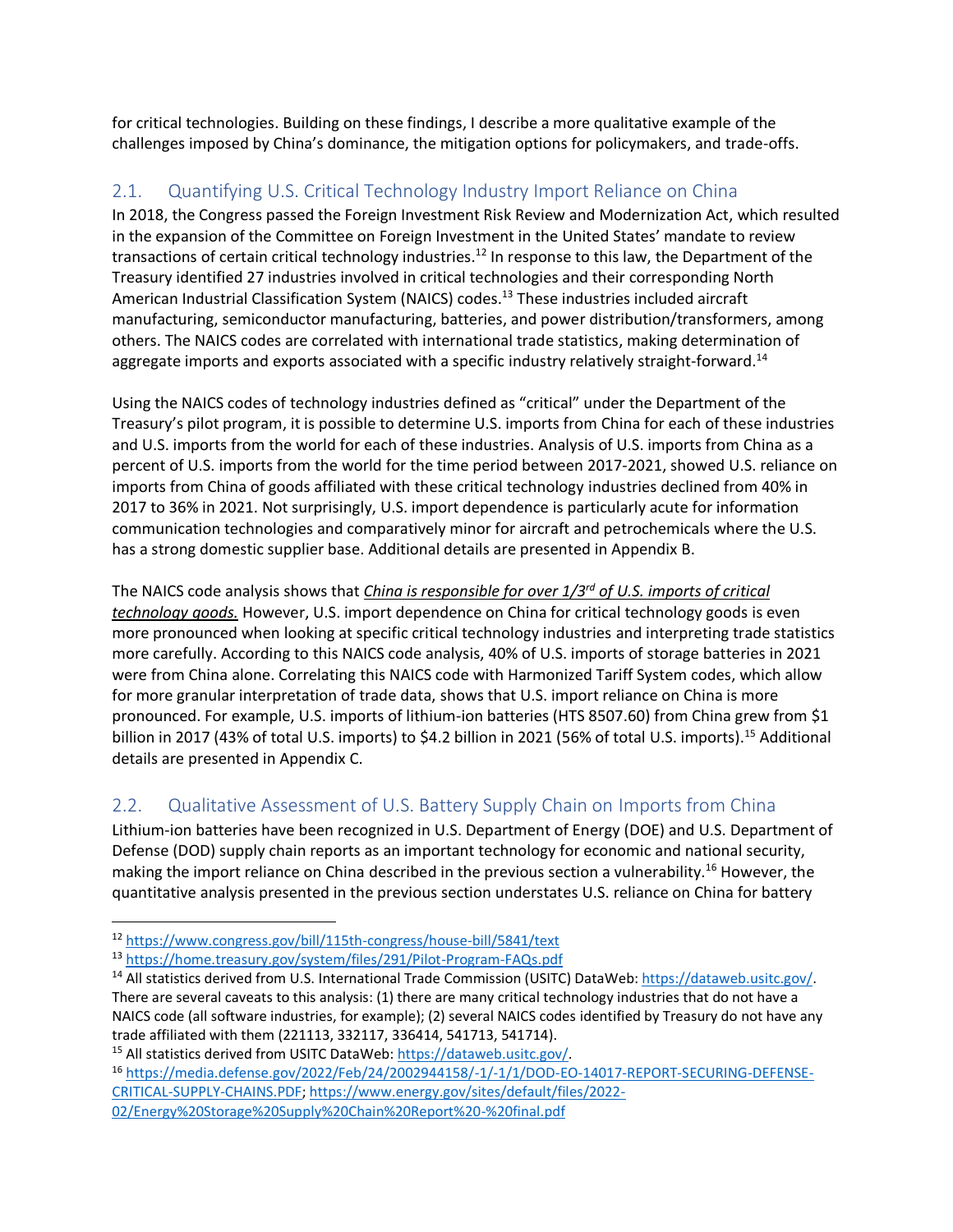technology. When the battery supply chain is broken down into segments, the acute dependence of the U.S. on China becomes apparent.

#### **Raw Materials** → **Processed Materials** → **Subcomponents** → **Manufacturing** → **Recycling**

The U.S. Geological Survey recently found that China was the leading producer of 16 out of 32 critical minerals identified in its 2022 report.<sup>17</sup> This leading position is particularly true for lithium-ion battery based materials. Lithium-ion batteries rely on cobalt, iron, nickel (C1), manganese, lithium, and graphite. China leads the world in raw material mining of graphite, accounting for 82% of the global production. The DOE recently found "China has near absolute dominance of today's refining capacity for metals necessary for lithium-ion batteries,"<sup>18</sup> which includes cobalt sulfate (62%), high-purity manganese sulfate (95%), and lithium hydroxide carbonate (61%). Similarly, for subcomponents, China's has dominance in the worldwide production of cathodes (63%), anode materials (84%), separators (66%), and electrolytes (69%). Finally, China leads in actual battery cell manufacturing (80%) and is expected to lead the market for recycling of these batteries (50%) as well. Importantly, forecasts show that China's share in each of these supply chain segments is expected to increase as under-development capacity comes online.<sup>19</sup>

The U.S. is attempting to mitigate some of these vulnerabilities, but mitigation efforts frequently come with trade-offs. The U.S. has abundant raw material resources, but increasing domestic mining and refining capacity has long lead times and well understood environmental trade-offs. One recent DOE report found that establishing mining and refining can cost up to \$1 billion depending on mine depth, ore type, planned base material production, and location. Location factors include labor costs, taxes, land rents, and availability of infrastructure (water, energy, and transportation), making barriers to entry high.<sup>20</sup> These factors also implicate USG agencies with regulatory equities outside of the traditional supply chain world including the Environmental Protection Agency, the Department of the Interior, and the Army Corp of Engineers.

U.S. firms attempting to enter the subcomponent and product markets for lithium-ion batteries must also contend with high barriers to entry, unknown paths to commercialization, large established competitors, and price volatility. The DOD report noted that defense-specific custom design standards, acquisition policy, and a paucity of good industry data all compound the aforementioned vulnerabilities.<sup>21</sup> In response to these challenges, the DOD recently leveraged Defense Production Act Title III authorities to support development of critical materials for large-capacity batteries.<sup>22</sup> Other DOEled ongoing initiatives in this domain include the Critical Minerals Institute, the Minerals Sustainability

<sup>17</sup> <https://www.usgs.gov/news/national-news-release/us-geological-survey-releases-2022-list-critical-minerals> <sup>18</sup> [https://www.energy.gov/sites/default/files/2022-02/Energy%20Storage%20Supply%20Chain%20Report%20-](https://www.energy.gov/sites/default/files/2022-02/Energy%20Storage%20Supply%20Chain%20Report%20-%20final.pdf)

[<sup>%20</sup>final.pdf](https://www.energy.gov/sites/default/files/2022-02/Energy%20Storage%20Supply%20Chain%20Report%20-%20final.pdf) (page nos.: 17-21)

<sup>19</sup> [https://www.energy.gov/sites/default/files/2022-02/Energy%20Storage%20Supply%20Chain%20Report%20-](https://www.energy.gov/sites/default/files/2022-02/Energy%20Storage%20Supply%20Chain%20Report%20-%20final.pdf) [%20final.pdf](https://www.energy.gov/sites/default/files/2022-02/Energy%20Storage%20Supply%20Chain%20Report%20-%20final.pdf) (page nos.: 17-21)

<sup>20</sup> [https://www.energy.gov/sites/default/files/2022-02/PGM%20catalyst%20supply%20chain%20report%20-](https://www.energy.gov/sites/default/files/2022-02/PGM%20catalyst%20supply%20chain%20report%20-%20final%20draft%202.25.22.pdf) [%20final%20draft%202.25.22.pdf](https://www.energy.gov/sites/default/files/2022-02/PGM%20catalyst%20supply%20chain%20report%20-%20final%20draft%202.25.22.pdf) (page no.: 13).

<sup>&</sup>lt;sup>21</sup> [https://media.defense.gov/2022/Feb/24/2002944158/-1/-1/1/DOD-EO-14017-REPORT-SECURING-DEFENSE-](https://media.defense.gov/2022/Feb/24/2002944158/-1/-1/1/DOD-EO-14017-REPORT-SECURING-DEFENSE-CRITICAL-SUPPLY-CHAINS.PDF)[CRITICAL-SUPPLY-CHAINS.PDF](https://media.defense.gov/2022/Feb/24/2002944158/-1/-1/1/DOD-EO-14017-REPORT-SECURING-DEFENSE-CRITICAL-SUPPLY-CHAINS.PDF) (page no.: 20)

<sup>22</sup> [https://www.defense.gov/News/Releases/Release/Article/2989973/defense-production-act-title-iii-presidential](https://www.defense.gov/News/Releases/Release/Article/2989973/defense-production-act-title-iii-presidential-determination-for-critical-materi/)[determination-for-critical-materi/](https://www.defense.gov/News/Releases/Release/Article/2989973/defense-production-act-title-iii-presidential-determination-for-critical-materi/)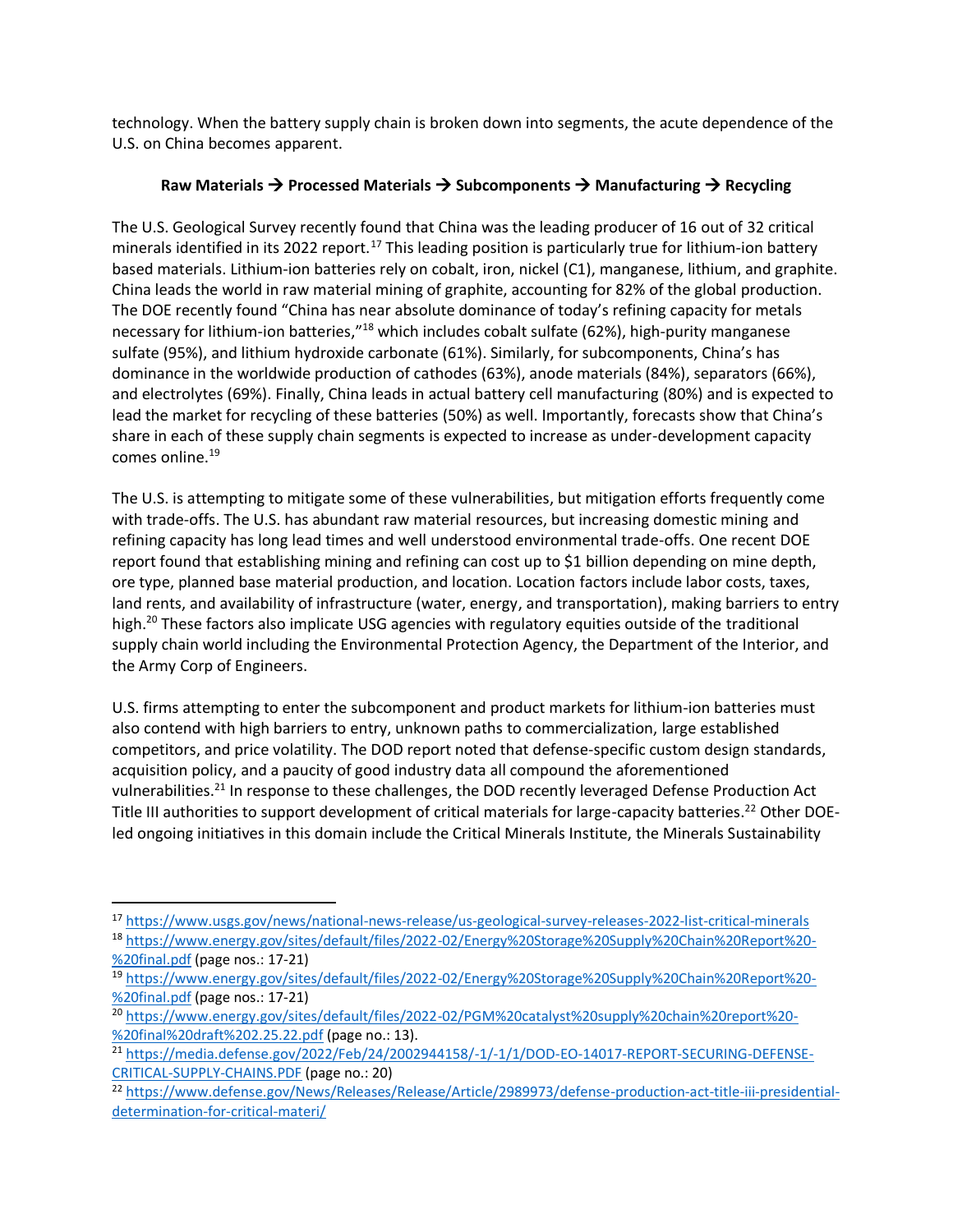program, and Federal Consortium for Advanced Batteries. <sup>23</sup> Later in my testimony I will describe how these efforts could be coordinated to facilitate win-win investments across multiple critical technology supply chain segments.

### 3. U.S. Government Efforts to Review Supply Chains

In response to these challenges and others, the U.S. government (USG) has undertaken a wide variety of initiatives to review and manage critical technology supply chains.

The most recent and visible example of USG efforts to review supply chain security are the February 2022 reports prepared by the Departments of Agriculture, Commerce, Defense, Energy, Health and Human Services, and Homeland Security in response to Executive Order 14017 on America's Supply Chains.<sup>24</sup> These reports, which included both 100-day and 1-year deliverables, reviewed a wide variety of critical technology supply chains in industries important to U.S. economic and national security.<sup>25</sup>

The U.S. government has engaged in several supply chain review efforts in the past five years. These efforts include Executive Order 13817 and Executive Order 13953, both of which focused on increasing critical mineral supply chain security.<sup>26</sup> Relatedly, Executive Order 13806 tasked the DOD with analysis of its defense industrial base and supply chain resilience.<sup>27</sup> The Department of Commerce's Bureau of Industry and Security also maintains an industrial base assessments division which has published several reports on specific critical technologies and their supply chains in the past five years.<sup>28</sup> Moreover, the Government Accountability Office (GAO) regularly reviews government efforts to assess and manage supply chain risks, especially as they relate to critical technology. Recent GAO reports in 2020 and 2021 focused on government information technology supply chain risks and DOD efforts to protect critical technologies respectively.<sup>29</sup>

Several agencies maintain ongoing efforts to review supply chain vulnerabilities across sectors. The U.S. Geological Survey releases an annual "List of Critical Minerals" deemed important to "national security, [the] economy, renewable energy development and infrastructure."<sup>30</sup> The National Institute of Standards and Technology (NIST) at the Department of Commerce has produced SCRM guidelines for cybersecurity management designed to increase public and private sector supply chain resilience.<sup>31</sup> NIST is also currently studying the feasibility, advisability, and costs of establishing a national supply chain

[22064/addressing-the-threat-to-the-domestic-supply-chain-from-reliance-on-critical-minerals-from-foreign](https://www.federalregister.gov/documents/2020/10/05/2020-22064/addressing-the-threat-to-the-domestic-supply-chain-from-reliance-on-critical-minerals-from-foreign)

<sup>23</sup> <https://www.energy.gov/policy/articles/americas-strategy-secure-supply-chain-robust-clean-energy-transition> (page no.: 23)

<sup>&</sup>lt;sup>24</sup> [https://www.whitehouse.gov/briefing-room/presidential-actions/2021/02/24/executive-order-on-americas](https://www.whitehouse.gov/briefing-room/presidential-actions/2021/02/24/executive-order-on-americas-supply-chains/)[supply-chains/](https://www.whitehouse.gov/briefing-room/presidential-actions/2021/02/24/executive-order-on-americas-supply-chains/)

<sup>25</sup> [https://www.whitehouse.gov/briefing-room/statements-releases/2022/02/24/the-biden-harris-plan-to](https://www.whitehouse.gov/briefing-room/statements-releases/2022/02/24/the-biden-harris-plan-to-revitalize-american-manufacturing-and-secure-critical-supply-chains-in-2022/)[revitalize-american-manufacturing-and-secure-critical-supply-chains-in-2022/](https://www.whitehouse.gov/briefing-room/statements-releases/2022/02/24/the-biden-harris-plan-to-revitalize-american-manufacturing-and-secure-critical-supply-chains-in-2022/)

<sup>26</sup> [https://www.federalregister.gov/documents/2017/12/26/2017-27899/a-federal-strategy-to-ensure-secure-and](https://www.federalregister.gov/documents/2017/12/26/2017-27899/a-federal-strategy-to-ensure-secure-and-reliable-supplies-of-critical-minerals)[reliable-supplies-of-critical-minerals;](https://www.federalregister.gov/documents/2017/12/26/2017-27899/a-federal-strategy-to-ensure-secure-and-reliable-supplies-of-critical-minerals) [https://www.federalregister.gov/documents/2020/10/05/2020-](https://www.federalregister.gov/documents/2020/10/05/2020-22064/addressing-the-threat-to-the-domestic-supply-chain-from-reliance-on-critical-minerals-from-foreign)

<sup>27</sup> [https://www.federalregister.gov/documents/2017/07/26/2017-15860/assessing-and-strengthening-the](https://www.federalregister.gov/documents/2017/07/26/2017-15860/assessing-and-strengthening-the-manufacturing-and-defense-industrial-base-and-supply-chain)[manufacturing-and-defense-industrial-base-and-supply-chain.](https://www.federalregister.gov/documents/2017/07/26/2017-15860/assessing-and-strengthening-the-manufacturing-and-defense-industrial-base-and-supply-chain)

<sup>28</sup> [https://www.bis.doc.gov/index.php/other-areas/office-of-technology-evaluation-ote/industrial-base](https://www.bis.doc.gov/index.php/other-areas/office-of-technology-evaluation-ote/industrial-base-assessments)[assessments](https://www.bis.doc.gov/index.php/other-areas/office-of-technology-evaluation-ote/industrial-base-assessments)

<sup>29</sup> [https://www.gao.gov/products/gao-21-171;](https://www.gao.gov/products/gao-21-171)<https://www.gao.gov/assets/gao-21-158.pdf>

<sup>30</sup> <https://www.usgs.gov/news/national-news-release/us-geological-survey-releases-2022-list-critical-minerals>

<sup>31</sup> [https://www.nist.gov/news-events/news/2022/05/nist-updates-cybersecurity-guidance-supply-chain-risk](https://www.nist.gov/news-events/news/2022/05/nist-updates-cybersecurity-guidance-supply-chain-risk-management)[management](https://www.nist.gov/news-events/news/2022/05/nist-updates-cybersecurity-guidance-supply-chain-risk-management)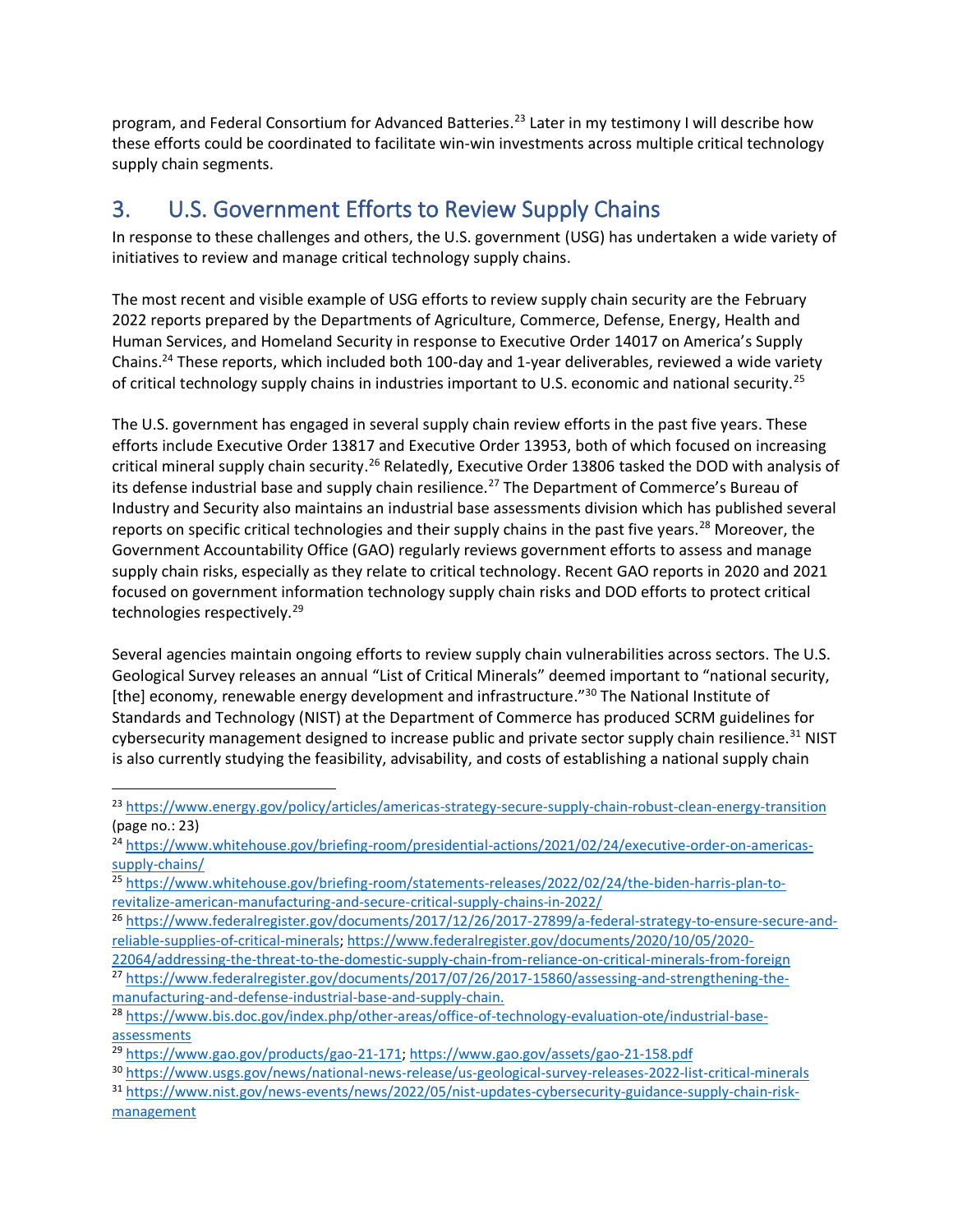database.<sup>32</sup> The Department of Homeland Security's Cybersecurity and Infrastructure Security Agency (CISA) has had a standing Information and Communications Technology (ICT) Supply Chain Management Task Force since December 2018.<sup>33</sup> The Department of Commerce is also leading the U.S. government's engagement with the European Union under the aegis of the U.S.-EU Trade and Technology Council to review critical technology supply chains and identify areas of collaboration to increase resilience.<sup>34</sup> Finally, the DOD produces an annual Industrial Capabilities report which presents the Department's priority industrial base risks and vulnerabilities within its supply chains. 35

### 4. USG Efforts to Manage Supply Chains

The U.S. government's efforts to manage supply chain vulnerabilities are less expansive than the aforementioned efforts to review supply chains, and the maturity of these efforts varies by agency due to statutory authorities and scope of work. The reason for this divergence is simple: some agencies have sprawling supply chains and authorities, while others do not. For example, the F-35 Joint Strike Fighter relies on a supply chain of at least 1,900 companies and that system is just one of dozens of aircrafts that support DOD missions.<sup>36</sup> As a result of this vast industrial base, the DOD has entire sub-agencies dedicated to supply chain management and logistics (e.g., the Defense Logistics Agency)<sup>37</sup> as well as unique statutory authorities such as Title III of the Defense Production Act which provides for the use government funds to sustain critical production, commercialize research and development investments, and scale emerging technologies.<sup>38</sup> Conversely, the Department of Education has a much smaller supply chain and its statutory authorities related to supply chains are commensurately limited.

In general, the U.S. government manages supply chain vulnerabilities through four avenues: (1) identification and mapping of critical technology supply chains; (2) SCRM best practices; (3) applying SCRM standards to public sector operations; and (4) strategic allocation of funds to increase supply chain resilience through innovation, stockpiling, or financial aid to distressed but critical firms.

### 4.1. Mapping Critical Technology Supply Chains

The aforementioned government reports map critical technology supply chains with various levels of granularity and fidelity. These mapping efforts focus on determining specific supply chain segments and, in some cases, specific vendors and their market shares in these segments. Some of these mapping efforts are limited by a lack of access to data (which may be paywalled or simply not exist) or an inability to define the supply chain for a particular technology, which may be too nascent or emerging to have well-defined supply chain segments. In general, the supply chain vulnerabilities these reports identify are not systematically monitored or updated as supply chains change, but rather present a "snapshot in time" view. Harmonizing the varied methodologies used to map supply chains, data sources consulted, and the ad hoc nature of the risks identified and mitigation recommended would improve U.S. government efforts to review and manage supply chains across different agencies.

<sup>32</sup> <https://www.nist.gov/document/chart>

<sup>33</sup> <https://www.cisa.gov/ict-scrm-task-force>

<sup>34</sup> <https://www.commerce.gov/news/press-releases/2022/05/us-eu-joint-statement-trade-and-technology-council>

<sup>35</sup> <https://www.defense.gov/News/Releases/Release/Article/2472854/dod-releases-industrial-capabilities-report/> <sup>36</sup> [https://www.lockheedmartin.com/en-us/products/f-35/f-35-global-](https://www.lockheedmartin.com/en-us/products/f-35/f-35-global-partnership.html#:~:text=Six%20Foreign%20Military%20Sales%20customers,nation%20acquiring%20the%20F%2D35)

[partnership.html#:~:text=Six%20Foreign%20Military%20Sales%20customers,nation%20acquiring%20the%20F%2D](https://www.lockheedmartin.com/en-us/products/f-35/f-35-global-partnership.html#:~:text=Six%20Foreign%20Military%20Sales%20customers,nation%20acquiring%20the%20F%2D35) [35](https://www.lockheedmartin.com/en-us/products/f-35/f-35-global-partnership.html#:~:text=Six%20Foreign%20Military%20Sales%20customers,nation%20acquiring%20the%20F%2D35)

<sup>37</sup> <https://www.dla.mil/AboutDLA/>

<sup>38</sup> [https://www.businessdefense.gov/ai/dpat3/overview.html.](https://www.businessdefense.gov/ai/dpat3/overview.html)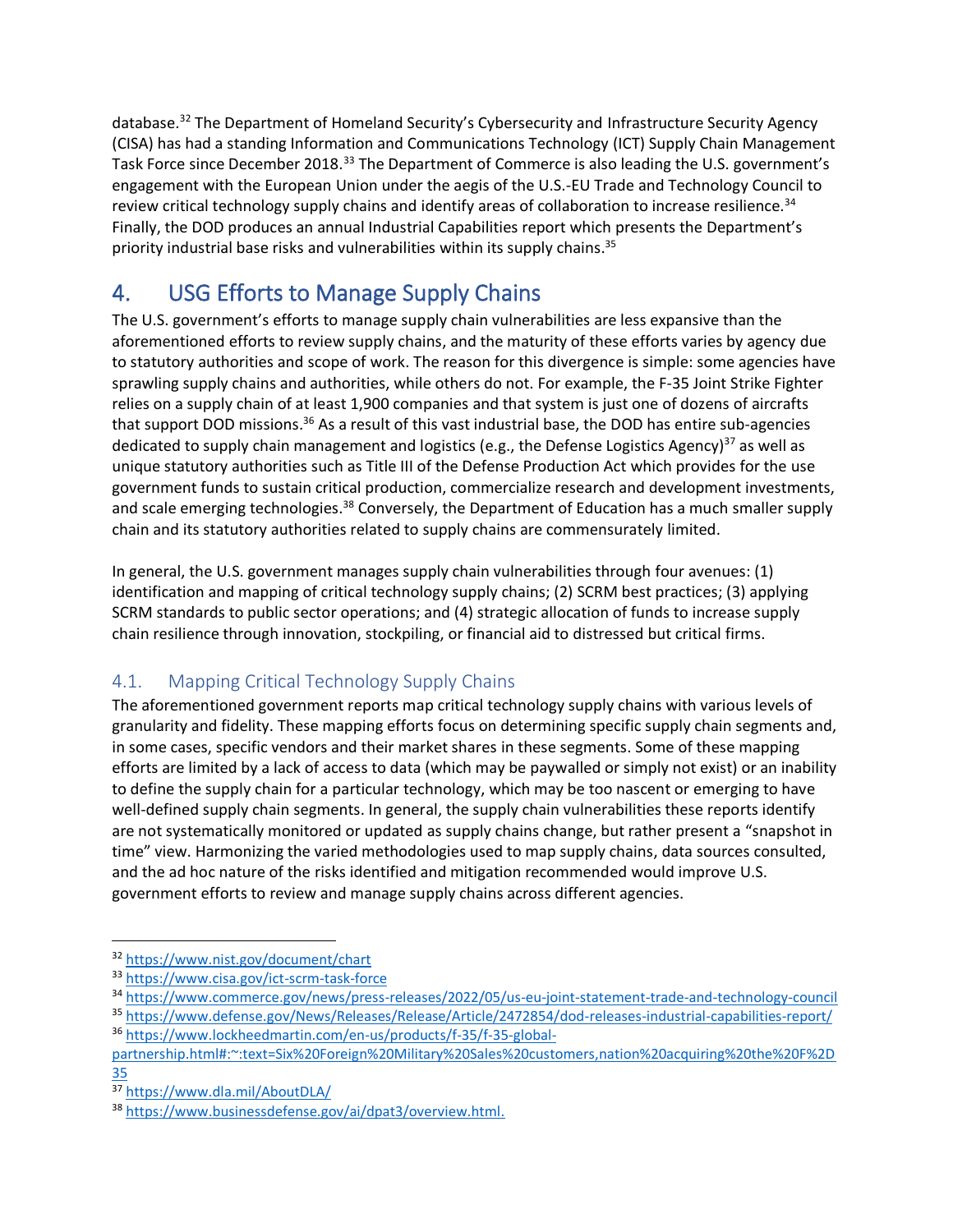#### 4.2. Supply Chain Risk Management Best Practices

Various U.S. government agencies create "best practices" or standards documents designed to be shared with the public and private sector to harmonize SCRM efforts. NIST published Supply Chain Risk Management Practices for Federal Information Systems and Organizations in 2015 (updated as of May 2022) to provide guidance on identifying, assessing, and responding to cybersecurity risks throughout the supply chain at all levels of an organization."<sup>39</sup> CISA's ICT SCRM Task Force hosts an annual supply chain integrity month, has generated an SCRM toolkit, and maintains an ICT Supply Chain Resource Library.<sup>40</sup> In addition, the National Counterintelligence and Security Center (NCSC) hosts an annual "Supply Chain Integrity" month that includes a calendar of training events as well as a website with a repository of SCRM best practices documents generated by the public sector.<sup>41</sup> This summary of efforts is indicative, not exhaustive, and many of the subject matter specific resources contain best practices that are relevant across critical technology sectors.

#### 4.3. Applying SCRM Standards to Public Sector Operations

The DOD and the intelligence community maintain a series of instructions and directives designed to promote SCRM best practices throughout their organizations. Department of Defense Instruction (DoDI) 4140.01 states the Department's supply chain material management policy while DoDI 5200.44 and 8500.01 focus on methods to establish trust and resilience in mission critical systems and cybersecurity.<sup>42</sup> Intelligence Community Directive (ICD) 731 was established in 2013 to protect the supply chain for mission critical products, materials, and services used across the intelligence community's organizations.<sup>43</sup> Subsequent directives have focused on supply chain criticality assessments, threat assessments, information sharing, vulnerability assessments, and risk assessments.<sup>44</sup> The Committee on National Security Systems has also issued a directive on SCRM.<sup>45</sup>

#### 4.4. Strategic Allocation of Public Sector Funds

The U.S. government manages supply chains and mitigates known supply chain vulnerabilities through the use of funds to increase innovation, supports stockpiling, and provides financial support to particularly important suppliers. The DOE's Loan Programs Office (LPO) and Advanced Research Projects Agency–Energy (ARPA-E) distribute funds that can target sectors or technologies to increase innovation and resolve particular supply chain chokepoints.<sup>46</sup> Similarly, the Defense Advanced Research Projects Agency (DARPA) has funded initiatives focused on increasing semiconductor supply chain resilience as well as software development to provide real-time supply chain system awareness.<sup>47</sup> The Small Business Administration oversees the Small Business Innovation Research (SBIR) & Small Business Technology Transfer (STTR) program which provides federal funds to small innovative businesses to demonstrate

<sup>42</sup> [https://www.esd.whs.mil/Portals/54/Documents/DD/issuances/dodi/414001p.pdf;](https://www.esd.whs.mil/Portals/54/Documents/DD/issuances/dodi/414001p.pdf) [https://www.esd.whs.mil/Portals/54/Documents/DD/issuances/dodi/520044p.pdf;](https://www.esd.whs.mil/Portals/54/Documents/DD/issuances/dodi/520044p.pdf)

[https://www.esd.whs.mil/portals/54/documents/dd/issuances/dodi/850001\\_2014.pdf](https://www.esd.whs.mil/portals/54/documents/dd/issuances/dodi/850001_2014.pdf)

<sup>43</sup> [https://www.dni.gov/files/NCSC/documents/supplychain/20190327-ICD731-Supply-Chain-Risk-](https://www.dni.gov/files/NCSC/documents/supplychain/20190327-ICD731-Supply-Chain-Risk-Manage20131207.pdf)[Manage20131207.pdf](https://www.dni.gov/files/NCSC/documents/supplychain/20190327-ICD731-Supply-Chain-Risk-Manage20131207.pdf)

<sup>&</sup>lt;sup>39</sup> [https://www.nist.gov/news-events/news/2022/05/nist-updates-cybersecurity-guidance-supply-chain-risk](https://www.nist.gov/news-events/news/2022/05/nist-updates-cybersecurity-guidance-supply-chain-risk-management)[management](https://www.nist.gov/news-events/news/2022/05/nist-updates-cybersecurity-guidance-supply-chain-risk-management)

<sup>40</sup> <https://www.cisa.gov/ict-scrm-task-force>

<sup>41</sup> [https://www.dni.gov/index.php/ncsc-what-we-do/ncsc-supply-chain-threats.](https://www.dni.gov/index.php/ncsc-what-we-do/ncsc-supply-chain-threats)

<sup>44</sup> <https://www.dni.gov/index.php/ncsc-what-we-do/ncsc-supply-chain-threats>

<sup>45</sup> [https://www.dni.gov/files/NCSC/documents/supplychain/CNSSD\\_505\\_Final2-891B85C3-.pdf](https://www.dni.gov/files/NCSC/documents/supplychain/CNSSD_505_Final2-891B85C3-.pdf)

<sup>46</sup> [https://www.energy.gov/lpo/loan-programs-office;](https://www.energy.gov/lpo/loan-programs-office)<https://arpa-e.energy.gov/>

<sup>47</sup> [https://www.darpa.mil/news-events/2020-05-27;](https://www.darpa.mil/news-events/2020-05-27) <https://www.darpa.mil/program/logx>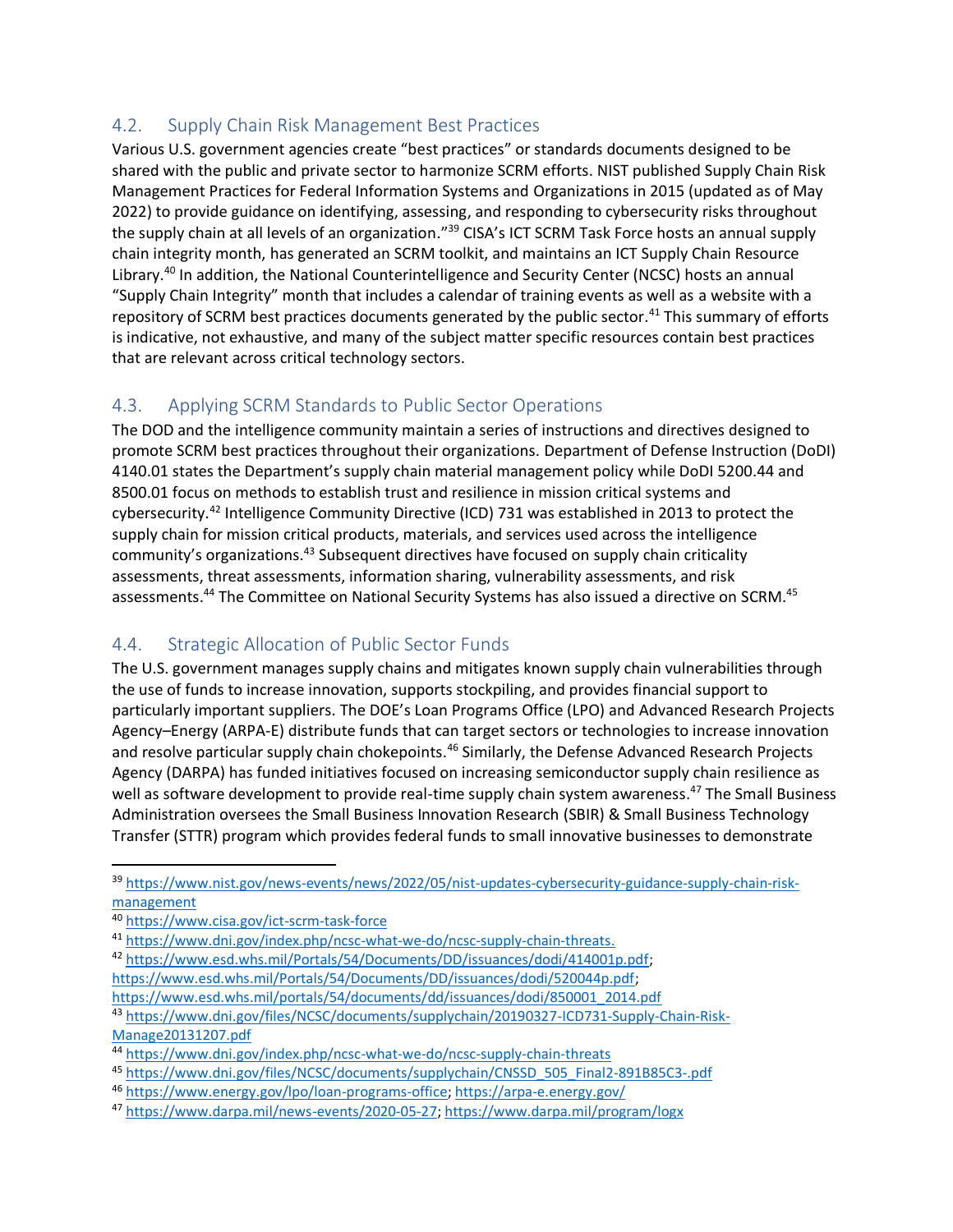project feasibility, develop prototypes, and commercialize promising technologies. The Defense Logistics Agency maintains the National Defense Stockpile, which stores 42 commodities ranging from zinc, cobalt, and chromium to platinum, palladium, and iridium, cumulatively valued at \$1.1 billion.<sup>48</sup> The DOE's National Nuclear Security Administration also maintains a stockpile to support of the nuclear weapons enterprise.<sup>49</sup> Finally, the DOD's Industrial Base Policy office maintains the ability to conduct assessments of supply chains and distribute funds to firms engaged in the production of technologies that support national security under Title III of the Defense Production Act and the Cornerstone Other Transaction Authority (OTA), among others.<sup>50</sup>

### 5. USG Critical Technology Supply Chain Security: Harmonizing Definitions, Mapping, Risks, and Mitigation

The ultimate goal of U.S. critical technology supply chain security policies should be to ensure that for each segment of a critical technology supply chain there are at least three manufacturers located domestically or in allied countries that in combination have the capabilities to meet 50% of current and forecast domestic demands.<sup>51</sup> Where this goal is not attainable, the U.S. should have a process for determining if this supply chain risk should be accepted, rejected, transferred, shared, or mitigated.

Achieving this goal would restructure critical technology supply chains to increase their resilience and trust-ability. The goal of a comprehensive U.S. government supply chain security strategy should be establishment of a sustained capability aligned across executive branch agencies to:

- Develop a process to identify (and de-identify) a technology as "critical".
- Map, monitor, and assess technology supply chains deemed "critical".
- Create a qualitative and quantitative technology-agnostic supply chain risk assessment metric.
- Determine risk mitigation options and their trade-offs.
- Identify win-win investments that increase resilience across multiple supply chains shared by executive branch agencies.

There is a unique opportunity to increase harmonization of the aforementioned efforts to review and manage critical technology supply chains across agencies. U.S. government efforts to review and manage critical technology supply chains could be improved by: (1) harmonizing definitions of "supply chain" and "critical technology," (2) creating a template for interagency use when mapping critical technology supply chains, (3) developing a technology-agnostic supply chain risk assessment metric to determine vulnerabilities; (4) developing a taxonomy of supply chain risks; and (5) developing a register of mitigation options that corresponds with supply chain risks.

#### 5.1. Shared Definitions of Supply Chain and Critical Technology

There are a wide variety of U.S. government definitions of "supply chain" and "supply chain risk management."<sup>52</sup> For example, the DOD, the Office of the Director of National Intelligence, and the National Institute of Standards and Technology at the Department of Commerce have all published

<sup>48</sup> <https://www.dla.mil/Strategic-Materials/About/Our-Offices/>

<sup>49</sup> <https://www.energy.gov/nnsa/articles/stockpile-stewardship-and-management-plan-ssmp>

<sup>50</sup> <https://www.businessdefense.gov/ai/index.html>

<sup>51</sup> These notional statistics are borrowed from[: https://www.energy.gov/sites/default/files/2022-](https://www.energy.gov/sites/default/files/2022-02/Electric%20Grid%20Supply%20Chain%20Report%20-%20Final.pdf) [02/Electric%20Grid%20Supply%20Chain%20Report%20-%20Final.pdf](https://www.energy.gov/sites/default/files/2022-02/Electric%20Grid%20Supply%20Chain%20Report%20-%20Final.pdf) (page no.: 44).

 $52$  See Appendix A for an indicative list drawn from NIST, DOD, and ODNI publications.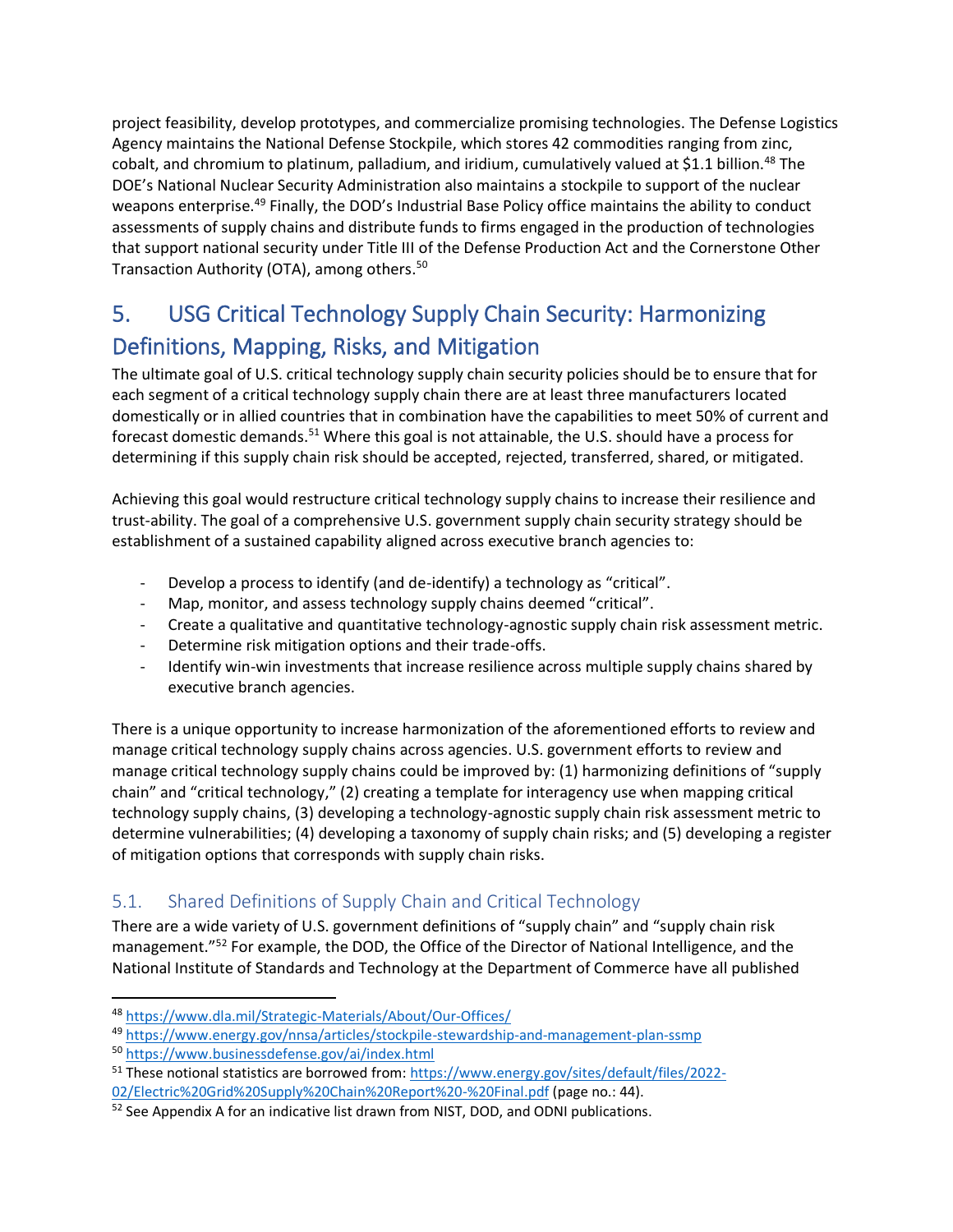definitions of "supply chain" and "supply chain risk management." Harmonizing these definitions would support efforts to map supply chains by defining the key elements and actors. Harmonizing each of these agency's definitions of SCRM would likewise ensure that SCRM efforts are more aligned across the executive branch.

The U.S. government also has several different lists of "critical" and/or "emerging" technologies. The process of identifying critical technologies and developing a shared nomenclature to describe them is ongoing. Lists have been generated by the Department of Commerce's Bureau of Industry and Security (2018),<sup>53</sup> the White House (2020, 2022),<sup>54</sup> the Office of the Director of National Intelligence (2021),<sup>55</sup> the Department of Defense (2022),<sup>56</sup> and through the interagency coordinated effort in response to EO 14017.<sup>57</sup> These lists all make reference to advanced computing, artificial intelligence/machine learning, biotechnology, semiconductor technology, and quantum information science. Several lists are more expansive and also include technologies important to the financial industry (ex. distributed ledger technologies) and the energy sector industrial base (e.g., nuclear energy, fuel cells, batteries). A full comparison is provided in Appendix F.

Developing a harmonized list of critical technologies would help prioritize which supply chains to map, which threats and risks are short-term vs. long-term, and what mitigation options are available. Several U.S. government supply chain reports have presented examples of how to identify critical technologies and map their supply chains. For example, the DOE's supply chain reports used 10 criteria when considering whether a technology might be considered "critical":<sup>58</sup>

- **National security**: Is the technology critical to national security?
- **Exposure to supply chain risks**: Is the technology subject to supply chain risks stemming from limited domestic production and/or limited availability of raw materials, or malicious risks from foreign adversaries?
- **Importance to other critical infrastructure**: Are other critical infrastructure and energy systems reliant on the technology in a way that would compound supply chain vulnerabilities?
- **High-quality jobs**: Is there a significant opportunity to create sustained new high-quality jobs?
- **Decarbonization**: Is the technology a big contributor (e.g., new capacity additions) to U.S. decarbonization pathways? Can it reduce emissions by a certain target through Federal deployment?
- **Leverage of U.S. capabilities**: Could the manufacturing process leverage existing processes/capabilities where U.S. has technical leadership or a cost advantage, or where U.S. has ongoing research investments?

<sup>53</sup> [https://www.federalregister.gov/documents/2018/11/19/2018-25221/review-of-controls-for-certain-emerging](https://www.federalregister.gov/documents/2018/11/19/2018-25221/review-of-controls-for-certain-emerging-technologies)[technologies](https://www.federalregister.gov/documents/2018/11/19/2018-25221/review-of-controls-for-certain-emerging-technologies)

<sup>54</sup> [https://nps.edu/web/slamr/-/2020-national-strategy-for-critical-emerging-technologies;](https://nps.edu/web/slamr/-/2020-national-strategy-for-critical-emerging-technologies)

[https://www.whitehouse.gov/wp-content/uploads/2022/02/02-2022-Critical-and-Emerging-Technologies-List-](https://www.whitehouse.gov/wp-content/uploads/2022/02/02-2022-Critical-and-Emerging-Technologies-List-Update.pdf)[Update.pdf](https://www.whitehouse.gov/wp-content/uploads/2022/02/02-2022-Critical-and-Emerging-Technologies-List-Update.pdf)

<sup>55</sup> [https://www.dni.gov/index.php/ncsc-newsroom/item/2254-ncsc-fact-sheet-protecting-critical-and-emerging-u](https://www.dni.gov/index.php/ncsc-newsroom/item/2254-ncsc-fact-sheet-protecting-critical-and-emerging-u-s-technologies-from-foreign-threats)[s-technologies-from-foreign-threats](https://www.dni.gov/index.php/ncsc-newsroom/item/2254-ncsc-fact-sheet-protecting-critical-and-emerging-u-s-technologies-from-foreign-threats)

<sup>56</sup> <https://www.cto.mil/usdre-strat-vision-critical-tech-areas/>

<sup>57</sup> [https://www.whitehouse.gov/briefing-room/statements-releases/2022/02/24/the-biden-harris-plan-to](https://www.whitehouse.gov/briefing-room/statements-releases/2022/02/24/the-biden-harris-plan-to-revitalize-american-manufacturing-and-secure-critical-supply-chains-in-2022/)[revitalize-american-manufacturing-and-secure-critical-supply-chains-in-2022/.](https://www.whitehouse.gov/briefing-room/statements-releases/2022/02/24/the-biden-harris-plan-to-revitalize-american-manufacturing-and-secure-critical-supply-chains-in-2022/)

<sup>58</sup> <https://www.energy.gov/policy/articles/americas-strategy-secure-supply-chain-robust-clean-energy-transition> (page no: 57)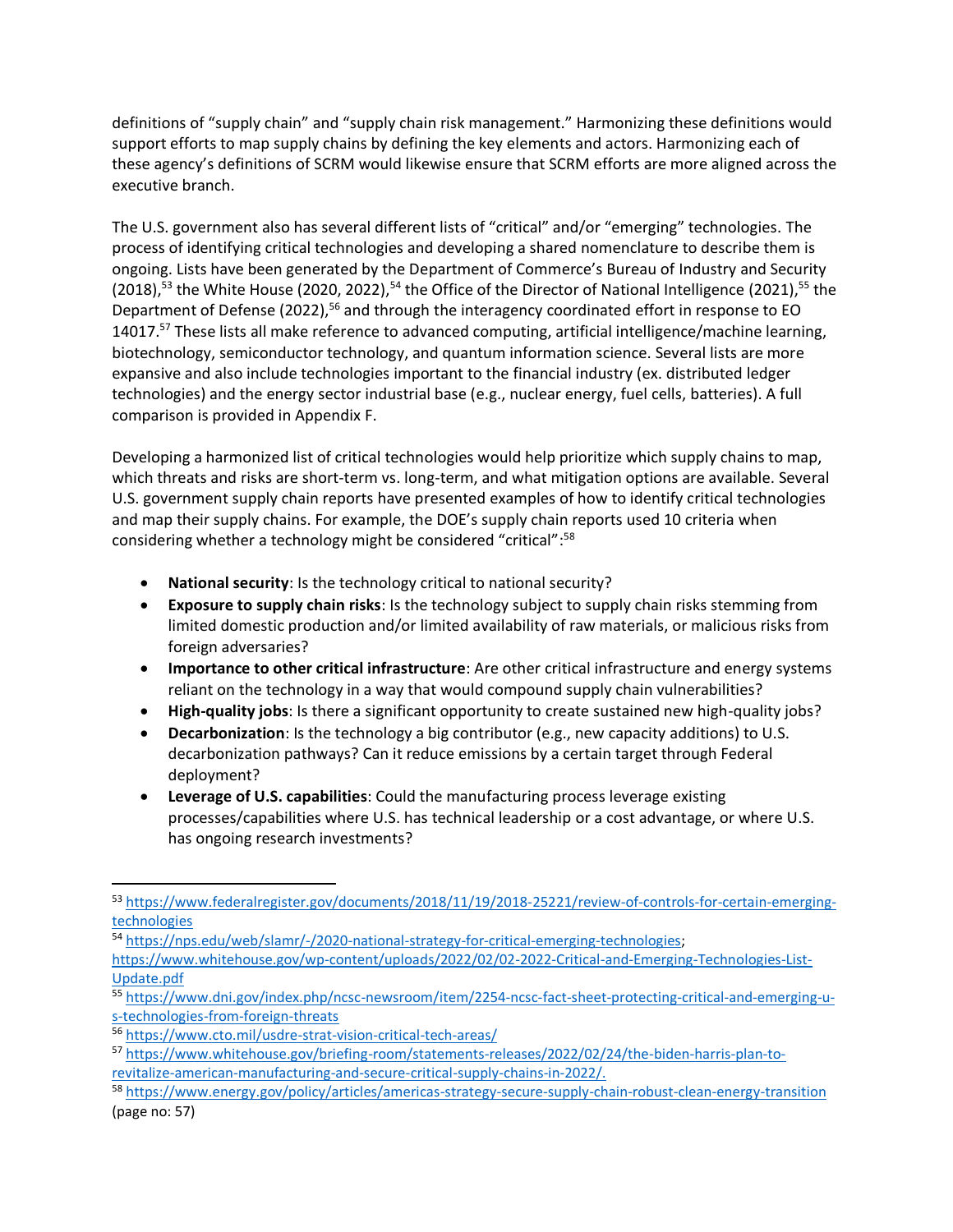- **Stage of commercialization**: Is domestic manufacturing near cost-competitive today or projected to be within five years given sufficient R&D or U.S. industrial policy?
- **Market size**: Is the projected global market for the technology big enough to support supply contributions from multiple economies? Is domestic demand alone sufficient to support a significant level of domestic manufacturing?
- **Global trade potential**: Is the supply chain for the technology subject to high shipping costs or other barriers that support domestic production (e.g., wind blades)?
- **Value add**: Does increased domestic production provide a significant increase in value added to the U.S. economy in comparison to existing manufacturing footprint?

#### 5.2. Harmonizing Supply Chain Mapping Elements

Efforts undertaken by executive branch agencies in response to EO 14017 generated original and authoritative supply chain maps for many critical technologies. These efforts should serve as a template that subsequent USG supply chain mapping efforts can emulate. Importantly, these efforts produced model supply chain analyses of both high-technology readiness level (TRL)<sup>59</sup> (mature, existing) technologies as well as low-TRL (emerging) technologies. An example of this mapping is presented in Appendix E. Building on this mapping system for determining vendors for each raw material, subcomponent, component, and device will also feed in to the risk assessment described in the next section.

The supply chains of high-TRL existing and mature technologies all resemble the same general steps described above: raw materials are mined and refined, these refined materials are processed, the materials are then incorporated into subcomponents and components/systems, applied to their end use, and (ideally) recycled at EOL. In general, for mature supply chains, there are multiple suppliers in multiple countries capable of meeting the demand in each segment. Mapping should identify vendors for each segment of a critical technology supply chain as well as their market share and capacity.

The supply chains of emerging technologies with a low-TRL are necessarily harder to characterize and define. In emerging technology supply chains there may be cases wherein all segments are executed inhouse by a vertically integrated firm or a well-defined vendor base for certain supply chain segments simply may not exist. Careful analysis of academic publications, patent filings, and technical standards as well as collaborations with industry and industry associations can help the government generate an indicative bill of materials (BOM) to define the steps in a particular emerging technology supply chain.

#### 5.3. Technology-Agnostic Supply Chain Risk Assessment

Many of the supply chain analyses produced in response to EO 14017 demonstrated qualitative and quantitative supply chain risk assessments that could, and should, serve as a model for technologyagnostic risk assessments going forward.<sup>60</sup> A technology-agnostic supply chain risk assessment would consist of a set of criteria that could be used to assess existing and future threats, risks, and vulnerabilities regardless of the critical technology supply chain in question. Qualitative supply chain risk assessments are necessary when data on a particular industry is unreliable or unavailable. Quantitative supply chain risk assessments are ideal, but can only be accomplished when a variety of high fidelity data on the industry in question is available. For each critical technology supply chain segment, a

<sup>59</sup> [https://api.army.mil/e2/c/downloads/404585.pdf.](https://api.army.mil/e2/c/downloads/404585.pdf)

<sup>60</sup> [https://www.energy.gov/sites/default/files/2022-02/Nuclear%20Energy%20Supply%20Chain%20Report%20-](https://www.energy.gov/sites/default/files/2022-02/Nuclear%20Energy%20Supply%20Chain%20Report%20-%20Final.pdf) [%20Final.pdf](https://www.energy.gov/sites/default/files/2022-02/Nuclear%20Energy%20Supply%20Chain%20Report%20-%20Final.pdf) (page no.: 51)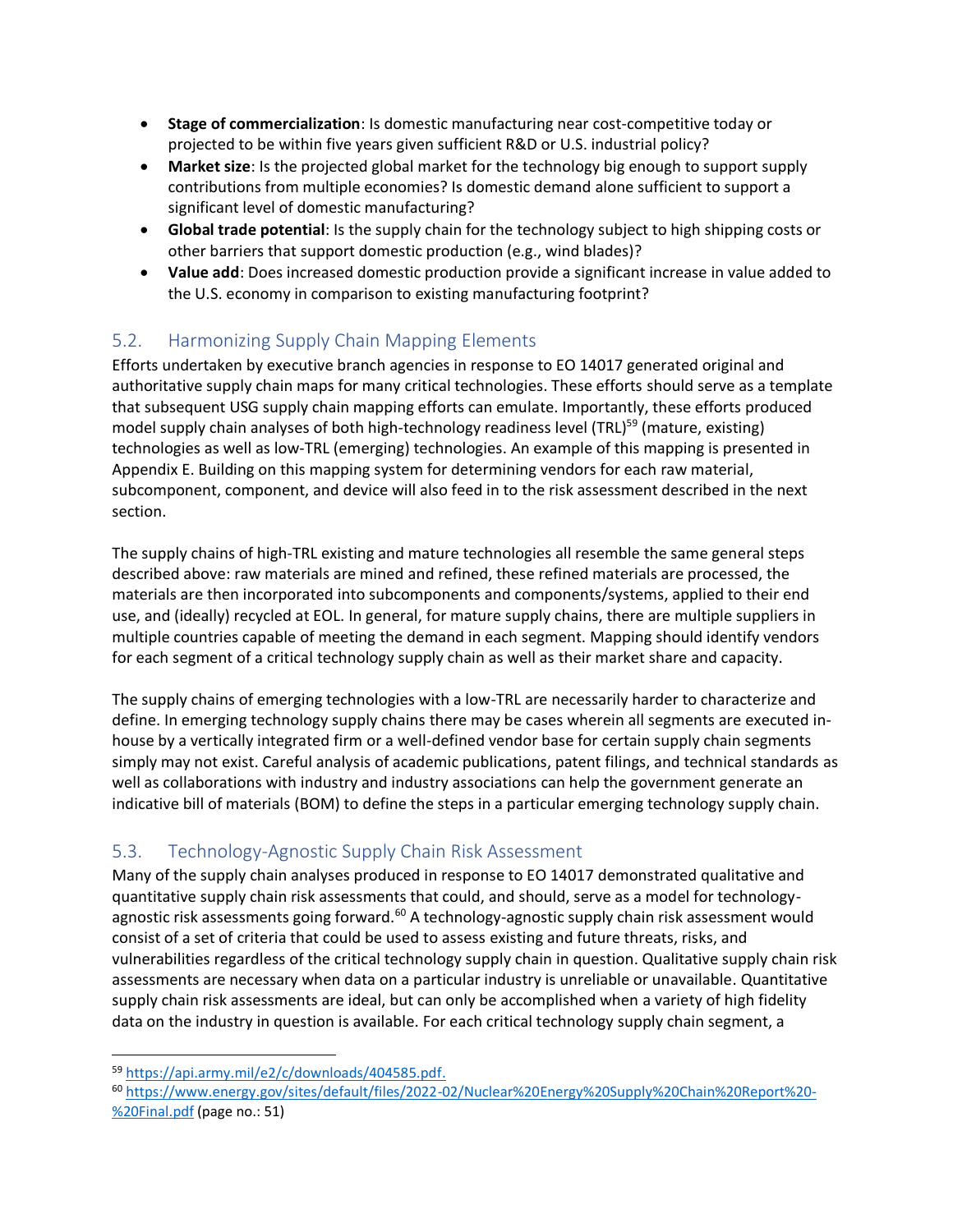qualitative or quantitative assessment could be undertaken to characterize threats, vulnerabilities, and risks. For a particular critical technology sector, a model supply chain risk assessment<sup>61</sup> would determine:

- **Domestic supply and demand**: quantifying the number of domestic suppliers, their current capacity, and their ability to meet current domestic demand. Depending on data availability, supplemental research on domestic capacity under development and its ability to meet forecast demand would also be optimal.
- **Global supply and demand**: quantifying the number of international suppliers, the number that are located in friendly vs. adversary countries, and their respective abilities to meet current and projected global demand.
- **Net import reliance**: the dependence of a country on imports to meet domestic consumption, measured by the share of total apparent consumption that is provided by imports.
- **Market concentration:** the extent to which an industry or supply chain is controlled by a small number of firms or countries. Highly concentrated industries are those where a single or few factor(s) affect market outcomes, such as by restricting supply to raise prices, or by oversupplying the market to lower prices below a profitable level for competitors. The Herfindahl-Hirschman Index (HHI) is commonly used to quantify market concentration.<sup>62</sup>
- **Geopolitical sensitivity:** the strength of a producing nations' relationships with the U.S., covering issues including political stability, strength of institutions, labor rights issues, political rivalry, acrimonious relationship, and stability of supply coming from a given country.
- **Price and market volatility:** fluctuations in the price and supply/demand balance of a commodity. High volatility increases the cost and riskiness of doing business, as low prices may disincentivize new investments or make production unprofitable for producers, while high prices may make producers operating on the margin unprofitable. Price volatility is a particular issue in some raw materials markets.
- **Substitutability:** the ability of firms/supply chains to alter their material, product, manufacturing, or consumption patterns in response to price changes or other market shocks.
- **Environmental compliance and workplace safety conditions**: potential environmental damage and occupational safety and health practices that could result in unsteady supply. Producers that have a poor record of adherence to environmental policies have a greater likelihood of being shut down or penalized with fees (increasing costs), and those with poor safety records may face labor shortages or boycotts.
- **Barriers to entry:** large IP moats, standards ecosystems that result in control by one or more firms, and high startup costs all may impede the ability of a supply chain to innovate around chokepoints.
- **Competing application demand:** multiple industries may compete for the same product or upstream raw material, meaning supply of a particular product could become constrained due to a demand shock in an adjacent industry.
- **Lead time and qualification time:** the amount of time it takes to identify new suppliers, take delivery after an order has been purchased, and qualify the new product or service after delivery all impacts the resilience of a supply chain.

<sup>61</sup> [https://www.energy.gov/sites/default/files/2022-02/PGM%20catalyst%20supply%20chain%20report%20-](https://www.energy.gov/sites/default/files/2022-02/PGM%20catalyst%20supply%20chain%20report%20-%20final%20draft%202.25.22.pdf) [%20final%20draft%202.25.22.pdf](https://www.energy.gov/sites/default/files/2022-02/PGM%20catalyst%20supply%20chain%20report%20-%20final%20draft%202.25.22.pdf) (Page no.: 25) and [https://www.energy.gov/sites/default/files/2022-](https://www.energy.gov/sites/default/files/2022-02/Electric%20Grid%20Supply%20Chain%20Report%20-%20Final.pdf) [02/Electric%20Grid%20Supply%20Chain%20Report%20-%20Final.pdf](https://www.energy.gov/sites/default/files/2022-02/Electric%20Grid%20Supply%20Chain%20Report%20-%20Final.pdf) (Page no.: 43)

<sup>62</sup> [https://www.justice.gov/atr/herfindahl-hirschman-index.](https://www.justice.gov/atr/herfindahl-hirschman-index)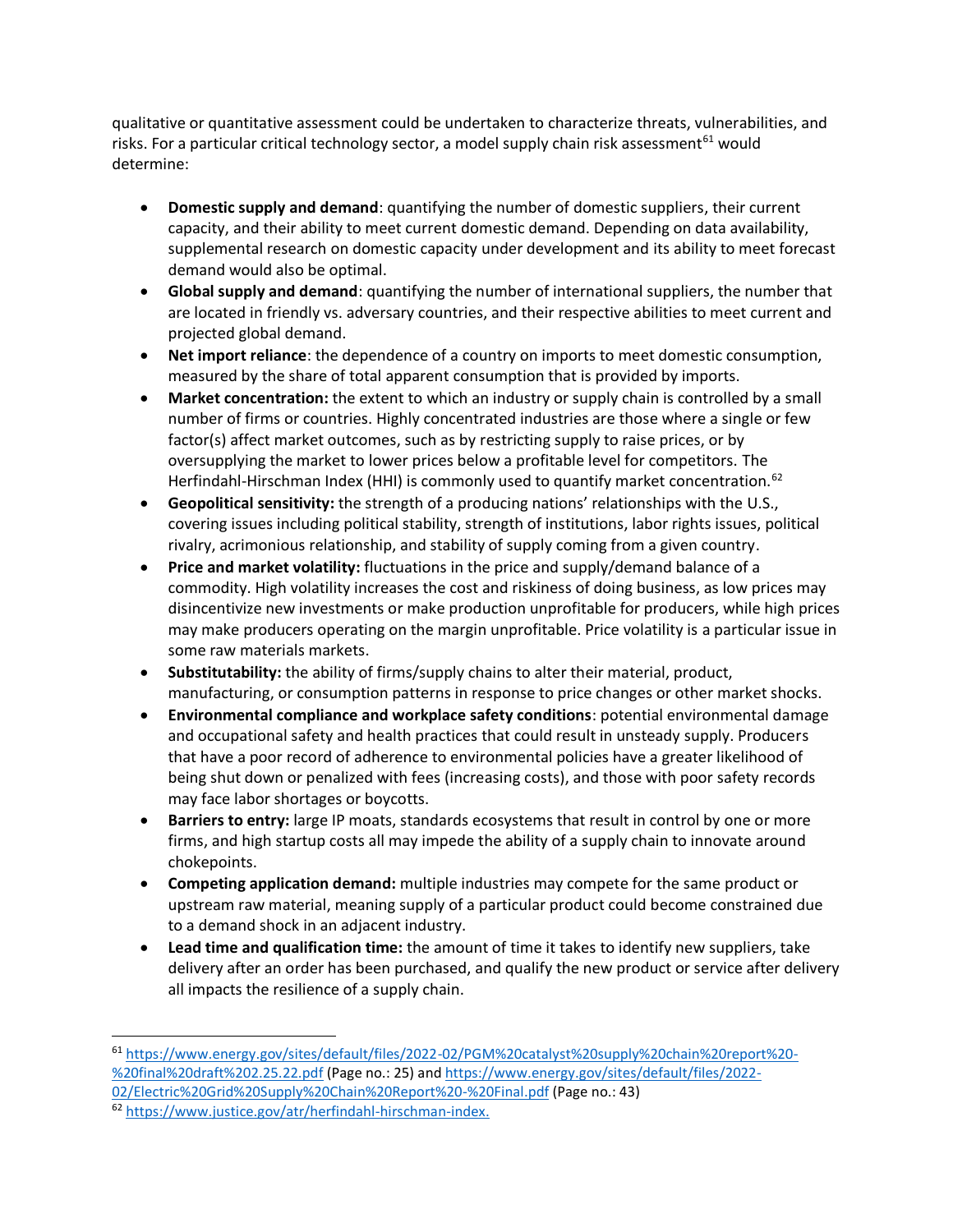- **Technology readiness level:** an assessment to determine the TRL of the critical technology in question will assist in mapping the supply chain.
- **Stockpiling:** understanding what if any reserves are held in stockpiles and their sufficiency to meet current or forecast demand in the event of a supply shock.
- **End of life/recycling:** to what extent are recycled products an important feedstock to meet demand in a particular technology supply chain and under what circumstances might this supply change over time.

#### 5.4. Taxonomy of Supply Chain Risks

There are a wide variety of supply chain risks. Depending on the critical technology supply chain, these risks include vendor concentration (single- or sole- source suppliers), geographic concentration (in a particular region), critical infrastructure failures, natural disasters, financial solvency of key vendors, IP theft, product tampering, cybersecurity, regulatory barriers, counterfeiting, workforce, substitutability (or lack thereof), geopolitics, and expropriation. Characterizing these risks in a systematic way is an important part of determining both the severity of the risk and identifying the mitigation options available.

Developing a shared taxonomy of risks that is applicable across supply chains would help the U.S. government better characterize the types of shared risks critical technology supply chains face, and identify the mitigation options available, and determine if any trade-offs exist. Some of the most comprehensive work by the U.S. government on this subject was done by U.S. Department of Homeland Security/CISA's ICT SCRM Threat Evaluation Working Group.<sup>63</sup> This group generated a list of supplier threats, categorized these threats, developed scenarios for threats, and reviewed and documented these scenarios specifically with reference to ICT supply chains.<sup>64</sup> These categories of risk included counterfeit parts, cybersecurity, internal controls, insider threat, economic, extended supply chain, legal, and end-to-end/external supply chain risks. This group also assigned "impact" and "likelihood" scores to each risk, the result of which generated a "risk score." Finally, this group also developed mitigation strategies which took in to account the estimated costs/trade-offs of implementing these mitigating strategies, how they would change likelihood/impact, and estimated residual risk. While specific to ICT supply chains, these efforts could serve as a model that other critical technology SCRM efforts may emulate.

#### 5.5. Mitigation and Trade-offs

Once supply chain risks have been identified, impact and likelihood can be assigned to calculate an overall risk score. For the highest scoring risks, mitigation should be pursued. These risks can either be accepted, rejected, transferred, shared, or mitigated.<sup>65</sup> Each of these choices come with trade-offs, and understanding these trade-offs should be systematized so that policymakers clearly understand their options. A sample of the mitigation options identified by the DOE $^{66}$  is provided below:

- Increase domestic raw material availability.
- Expand domestic manufacturing capabilities.

<sup>63</sup> [https://www.cisa.gov/ict-scrm-task-force.](https://www.cisa.gov/ict-scrm-task-force)

<sup>64</sup> <https://www.cisa.gov/ict-supply-chain-library>

<sup>65</sup> <https://csrc.nist.gov/publications/detail/sp/800-161/rev-1/final>

<sup>66</sup> <https://www.energy.gov/policy/articles/americas-strategy-secure-supply-chain-robust-clean-energy-transition>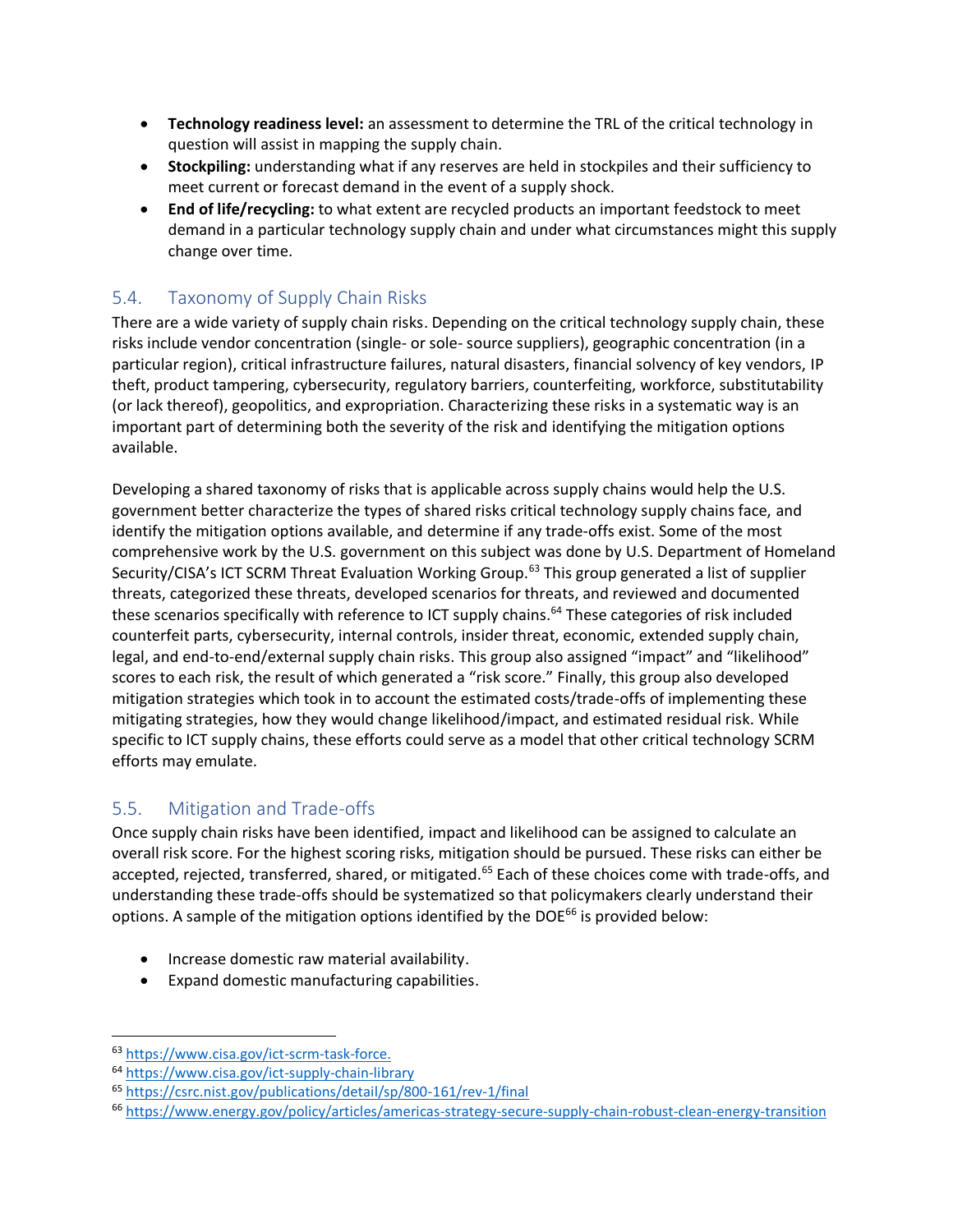- Invest and support the formation of diverse and reliable foreign supply chains to meet global climate ambitions.
- Increase the adoption and deployment of clean energy.
- Improve EOL waste management.
- Attract and support a skilled U.S. workforce for the clean energy transition.
- Augment supply chain knowledge and decision-making.

However, more granular work could be done to define these mitigation options, their trade-offs, and next steps. For example, efforts to increase domestic raw material availability would require expansion of domestic mining. However, domestic mining can present environmental, health, and safety concerns which need to be weighed in to balance with the desire for greater supply chain security. In addition, mining regulations are overseen by agencies like the Department of the Interior and Environmental Protection Agency, that are not normally thought of as having major supply chain equities. Other supply chain risks have more difficult trade-offs.

Increasing domestic production of neodymium-iron-boron magnets (hereafter referred to as "rare-earth magnets") illustrates the complex mitigation and tradeoff options policymakers face. Rare-earth magnets are intensively used in generators, wind turbines, as well as national security systems, <sup>67</sup> making an increase in domestic production beneficial for multiple critical technology supply chains. The production of rare-earth magnets in the U.S. production has traditionally been limited across all segments of this supply chain, with China accounting for 58% of mining, 89% of separation, 90% of metal refining, and 92% of metal alloy manufacturing.<sup>68</sup>

Significant expansion of domestic U.S. offshore wind energy would create a commercial demand signal that may increase domestic production of these magnets.<sup>69</sup> However, increasing offshore wind energy production requires that the physical components used in wind turbines be delivered to their final destination and the size of these components is "approaching or over road and rail size limits, meaning the number of routes components can be transported from ports or factories to deployment is decreasing over time."<sup>70</sup> Even where overland transportation is an option, regulatory coordination with county, local, and state regulators is necessary. One alternative is delivering these components by sea, but doing so requires Jones Act-compliant maritime vessels.<sup>71</sup> And the "business case for [Jones Actcompliant maritime vessels] is challenged by lack of certainty in near-term offshore wind demand." As, this example shows, SCRM mitigation comes with complicated trade offs, some of which require regulatory harmonization and USG intervention beyond the discrete risk identified.

- [https://www.federalregister.gov/documents/2021/09/27/2021-20903/notice-of-request-for-public-comments-on](https://www.federalregister.gov/documents/2021/09/27/2021-20903/notice-of-request-for-public-comments-on-section-232-national-security-investigation-of-imports-of)[section-232-national-security-investigation-of-imports-of.](https://www.federalregister.gov/documents/2021/09/27/2021-20903/notice-of-request-for-public-comments-on-section-232-national-security-investigation-of-imports-of)
- <sup>68</sup> [https://www.energy.gov/sites/default/files/2022-](https://www.energy.gov/sites/default/files/2022-02/Neodymium%20Magnets%20Supply%20Chain%20Report%20-%20Final.pdf)
- [02/Neodymium%20Magnets%20Supply%20Chain%20Report%20-%20Final.pdf](https://www.energy.gov/sites/default/files/2022-02/Neodymium%20Magnets%20Supply%20Chain%20Report%20-%20Final.pdf) (page no.: 26) <sup>69</sup> [https://www.energy.gov/sites/default/files/2022-](https://www.energy.gov/sites/default/files/2022-02/Neodymium%20Magnets%20Supply%20Chain%20Report%20-%20Final.pdf)
- [02/Neodymium%20Magnets%20Supply%20Chain%20Report%20-%20Final.pdf](https://www.energy.gov/sites/default/files/2022-02/Neodymium%20Magnets%20Supply%20Chain%20Report%20-%20Final.pdf) (page no.: viii);

<sup>67</sup> [https://www.energy.gov/sites/default/files/2022-](https://www.energy.gov/sites/default/files/2022-02/Neodymium%20Magnets%20Supply%20Chain%20Report%20-%20Final.pdf)

[<sup>02/</sup>Neodymium%20Magnets%20Supply%20Chain%20Report%20-%20Final.pdf](https://www.energy.gov/sites/default/files/2022-02/Neodymium%20Magnets%20Supply%20Chain%20Report%20-%20Final.pdf) (page no.: viii);

[https://www.federalregister.gov/documents/2021/09/27/2021-20903/notice-of-request-for-public-comments-on](https://www.federalregister.gov/documents/2021/09/27/2021-20903/notice-of-request-for-public-comments-on-section-232-national-security-investigation-of-imports-of)[section-232-national-security-investigation-of-imports-of](https://www.federalregister.gov/documents/2021/09/27/2021-20903/notice-of-request-for-public-comments-on-section-232-national-security-investigation-of-imports-of)

<sup>70</sup> <https://www.energy.gov/policy/articles/americas-strategy-secure-supply-chain-robust-clean-energy-transition> (page no.: 17).

<sup>71</sup> <https://www.energy.gov/policy/articles/americas-strategy-secure-supply-chain-robust-clean-energy-transition> (page no.: 18)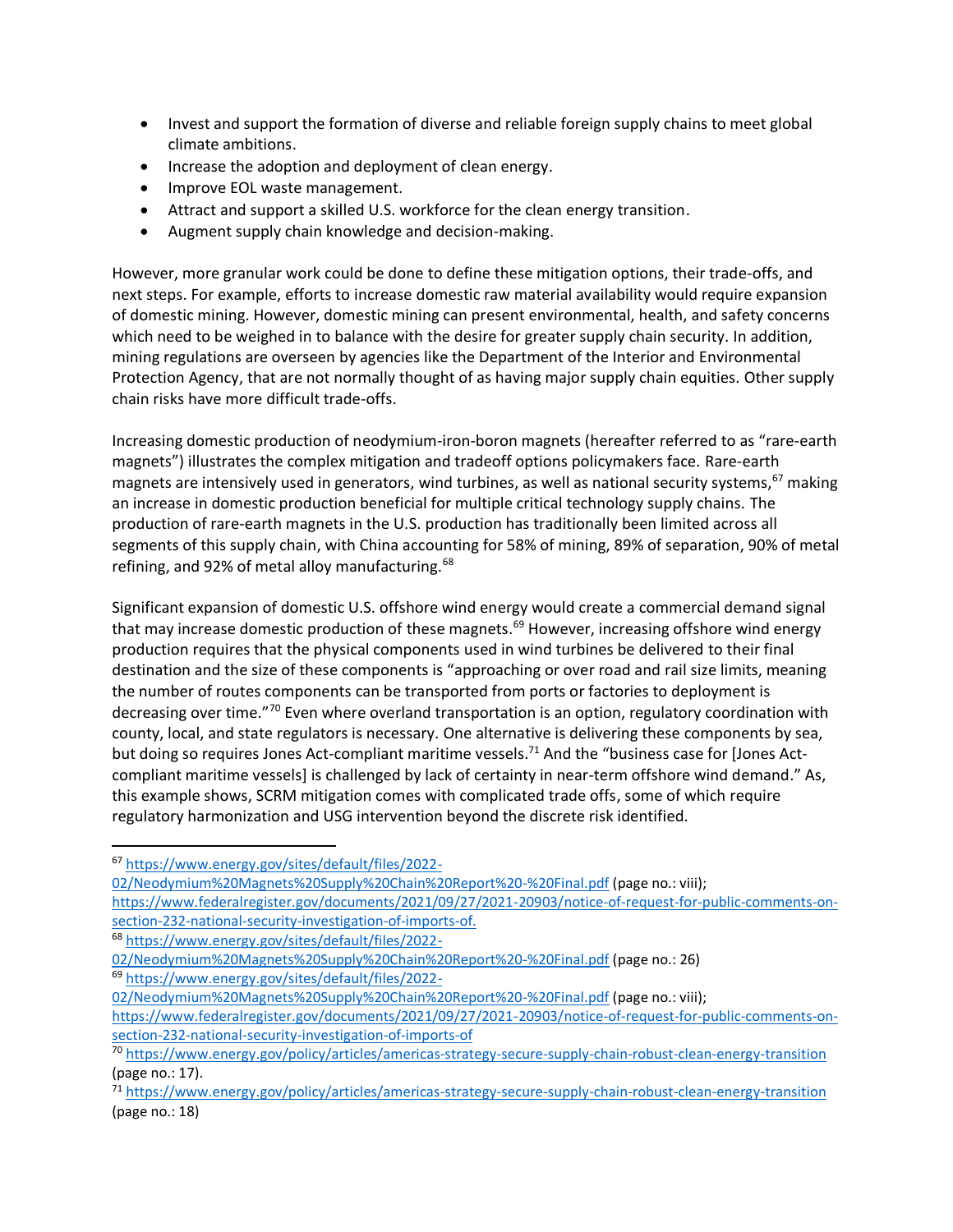#### 5.6. Identifying Win-Win Supply Chain Investments to Support Critical Technologies

This section synthesizes the findings and recommendations in each of the preceding sections and presents an example of a critical technology supply chain strategy policymakers could consider. It recommends that policymakers look for investments that leverage shared market demand across critical technology supply chains. Specifically, it proposes that an increase in U.S. refining of copper would increase resilience in the semiconductor, battery, and pharmaceutical supply chains.<sup>72</sup>

Based on the findings presented earlier in this report, the lithium-ion battery supply chain is deemed critical by both the DOE and DOD for economic and national security reasons. However, mapping of this supply chain that was undertaken in response to EO 14017 found that most segments are located in China. More specifically, this mapping determined that U.S. domestic supply is insufficient to meet current and forecast demand, global demand is expected to increase substantially, market concentration is high, U.S. net import reliance is high, substitutability is low, there are substantial barriers to entry, several raw materials face competing application demand, and that EOL/recycling is a growth area but the U.S. is not currently positioned to take full advantage of this growth.

Policymakers should pay particular attention to critical technology supply chains where competing application demand is identified as a risk. This risk can be mitigated and turned in to an opportunity that actually increases critical technology supply chain resilience. For example, in the case of battery supply chains, copper was identified as low risk raw material in recent U.S. government reports given that "The United States mines, smelts, refines, and recycles copper, and it has significant copper reserves..."<sup>73</sup>

In spite of this seemingly stable supply chain, increased domestic copper refining capacity would have favorable subsequent effects for the semiconductor and pharmaceutical industries as well the battery industry. Even though the U.S. mines and refines some copper, refined copper accounted for 85% of all unmanufactured copper imports in 2021.<sup>74</sup> Refined copper is particularly important for several technology industries in addition to batteries. The semiconductor industry primarily relies on refined copper for "back-end" assembly, test, and packaging. Specifically, copper is one of many materials used to connect a manufactured chip to a PCBs. In response to a recent Commerce Department Request for Information, one industry representative stated "the domestic electronics industrial base is lacking additive process capability to produce ultra-fine copper circuits."<sup>75</sup> A recent report from the DOE on the semiconductor supply chain identified direct bond copper (DBC) insulator substrates as a particular chokepoint.<sup>76</sup> The pharmaceutical industry also increasingly relies on copper catalyst, a byproduct of copper refining, as a substitute for harder-to-source materials used in drug synthesis.<sup>77</sup> Both industries are expected to intensively consume these copper refining byproducts in the future. Finally, several U.S. companies make equipment that uses copper, among many other materials, to serve the semiconductor and battery markets.<sup>78</sup> Increasing copper refining capacity in the U.S. would increase the resilience of these supply chains as well.

 $72$  For this example I am grateful to my PNNL colleague Dr. Mark Willey.

<sup>73</sup> [https://www.energy.gov/sites/default/files/2022-](https://www.energy.gov/sites/default/files/2022-02/Fuel%20Cells%20%26%20Electrolyzers%20Supply%20Chain%20Report%20-%20Final.pdf)

[<sup>02/</sup>Fuel%20Cells%20%26%20Electrolyzers%20Supply%20Chain%20Report%20-%20Final.pdf](https://www.energy.gov/sites/default/files/2022-02/Fuel%20Cells%20%26%20Electrolyzers%20Supply%20Chain%20Report%20-%20Final.pdf) (page no.: 31) <sup>74</sup> <https://pubs.er.usgs.gov/publication/mcs2022>

<sup>75</sup> <https://www.regulations.gov/comment/BIS-2021-0011-0090>

<sup>76</sup> [https://www.energy.gov/sites/default/files/2022-02/Semiconductor%20Supply%20Chain%20Report%20-](https://www.energy.gov/sites/default/files/2022-02/Semiconductor%20Supply%20Chain%20Report%20-%20Final.pdf) [%20Final.pdf](https://www.energy.gov/sites/default/files/2022-02/Semiconductor%20Supply%20Chain%20Report%20-%20Final.pdf) (page no.:5)

<sup>77</sup> <https://onlinelibrary.wiley.com/doi/abs/10.1002/anie.201609837>

<sup>78</sup> <https://arpa-e.energy.gov/technologies/projects/new-electrode-manufacturing-process-equipment>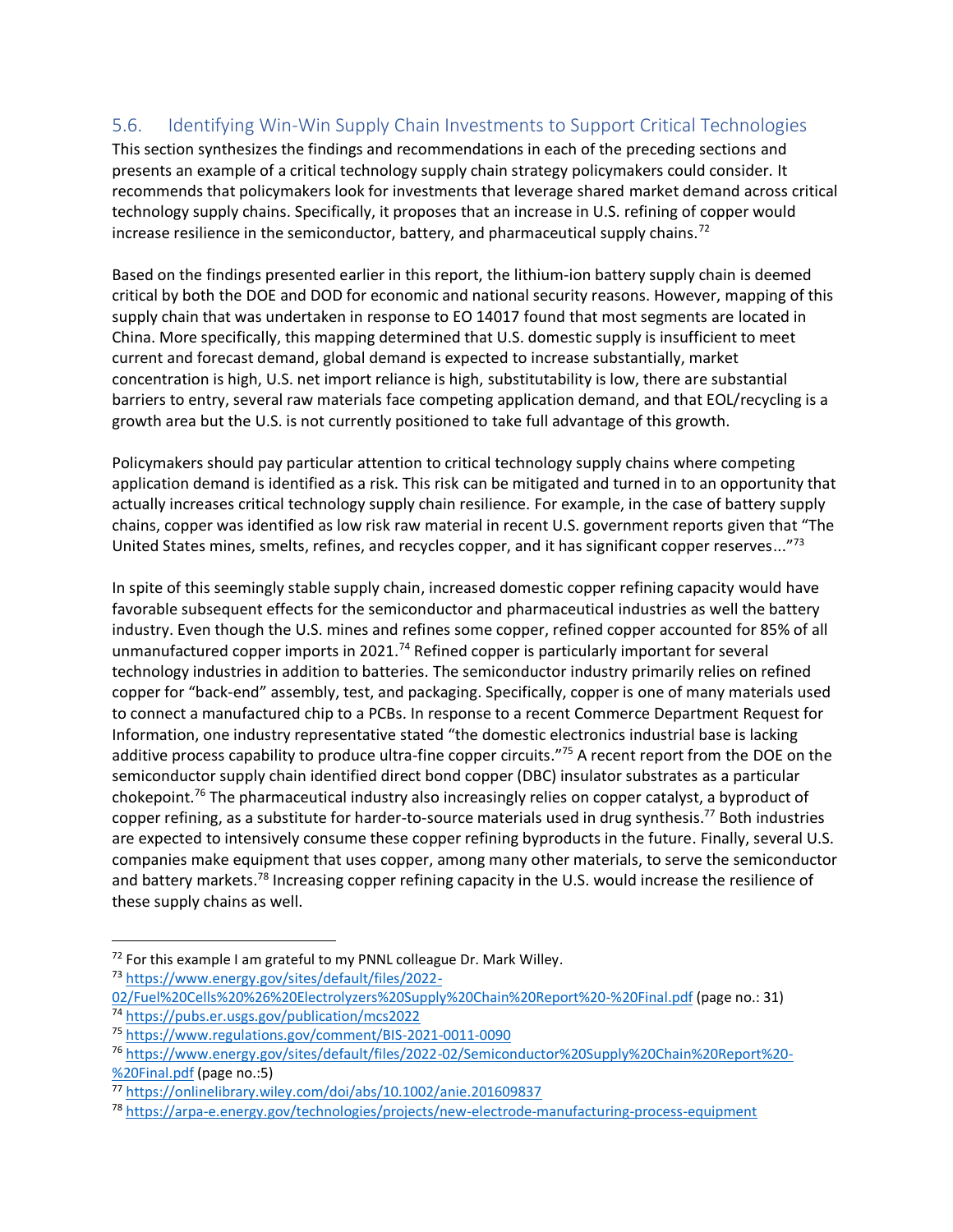### 6. Conclusion

U.S. efforts to review and manage critical technology supply chains are ongoing and require greater interagency coordination to realize their potential. Additional supply chain efforts should incorporate existing best practices across the government. These best practices<sup>79</sup> include:

- Mapping critical technology supply chains by segment, by vendor (including their market share and capacity)
- Identifying existing and future threats, risks, and vulnerabilities.
- Identifying opportunities and major barriers; including financial and commercial, scientific, technical, regulatory, and market barriers.
- Identifying areas where government and private sector can collaborate to expand the industrial base for multiple USG agencies
- Identifying specific actions needed to incentivize companies in critical technology sectors to re-shore or near-shore manufacturing investments
- Identifying specific actions to address threats, risks, and vulnerabilities and help build resilient supply chains.

The goal of U.S. critical technology supply chain security policies should be to ensure that for each segment of a critical technology supply chain there are at least three manufacturers domestically or in friendly countries that combined are able to meet 50% of current and forecast domestic demand.

To summarize several of the points made earlier in my testimony, there are several considerations that should be taken in to account if the U.S. government wants to increase critical technology supply chain resilience:

- **Interagency coordination and harmonization of supply chain initiatives**:
	- o Harmonize definitions, directives, mapping, and best practices: The Intelligence Community, the Department of Defense, and the National Institute of Standards and Technology have developed a series of directives, instructions, and best practices related to supply chains and supply chain risk management. This work should be increasingly coordinated by these, and other, executive branch agencies. Examples of productive collaborations could include developing:
		- Shared definitions of "supply chain" and "SCRM"
		- Shared best practices for mapping supply chains
		- Shared best practices reflected in DOD instructions and Intelligence Community Directives on supply chains and SCRM
	- $\circ$  Increase interagency participation in supply chain work: In addition to agencies with obvious supply chain equities such as the Departments of Defense and Energy, The U.S. Geological Survey, the U.S. International Trade Commission, and the Environmental Protection Agency all have important roles to play in mapping supply chains, characterizing chokepoints/U.S. import dependence, and determining the viability of

<sup>79</sup> <https://www.energy.gov/policy/articles/americas-strategy-secure-supply-chain-robust-clean-energy-transition> (page no.: 3).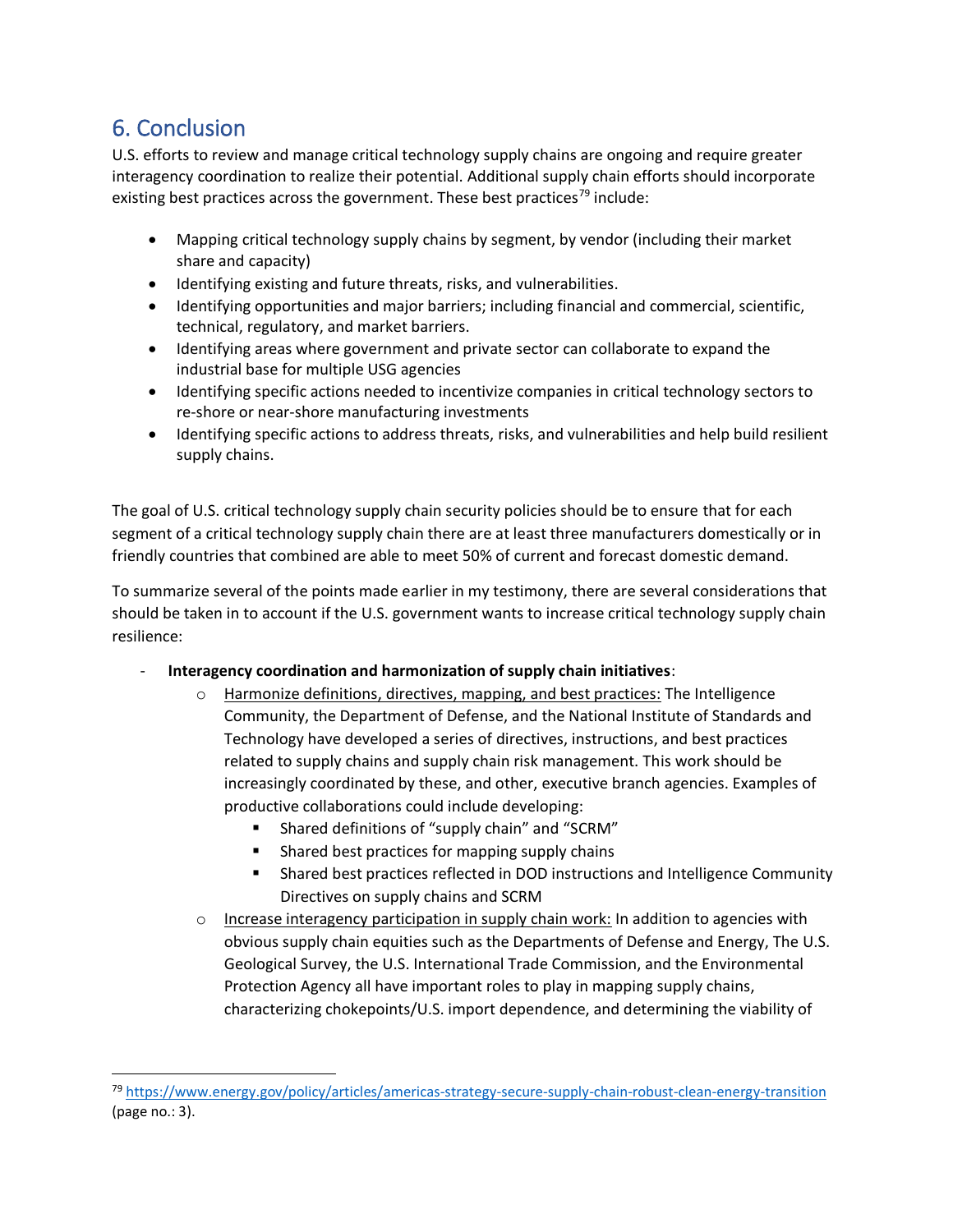mitigation (ex. identifying regulatory hurdles to domestic mining production expansion) respectively. Increasing their participation in ongoing SCRM efforts would be valuable.

- For example, using it's access to high fidelity trade data, the U.S. International Trade Commission could undertake a Section 332 Fact Finding Investigation to determine U.S. Net Import Dependence on Critical Technologies, using the methodology introduced in Section 2 of my written testimony.
- **Leverage critical technology supply chain co-dependencies**: Building upon the efforts undertaken in response to EO 14017, executive branch agencies could integrate their findings to identify critical technology supply chains and supply chain segments that share co-dependencies and/or competing application demand
	- $\circ$  For example, reports by the Department of Energy and Department of Defense noted that large castings and forgings are important for some renewable energy generation, nuclear energy, and shipbuilding and there is a dearth of U.S. availability.
	- $\circ$  Using existing statutory authorities under the DPA and DOE LPO, among others, these agencies could coordinate increased and prioritized funding for critical technology supply chains and supply chain segments that result in win-win resiliency outcomes for raw materials, sub-component, and component manufacturing in the U.S. and allied countries.
- **Coordinate information collection and dissemination**: Sustained critical technology supply chain information collection, integration, monitoring, and analysis is also necessary as technology supply chains evolve, vendors enter or exit a market, and USG systems increase or reduce their reliance on a technology.
	- $\circ$  This information sharing could take the form of a new supply chain office or standing interagency committee that leverages access to relevant USG data sources and private sector information providers to conduct ongoing SCRM assessments and identifies winwin mitigation opportunities.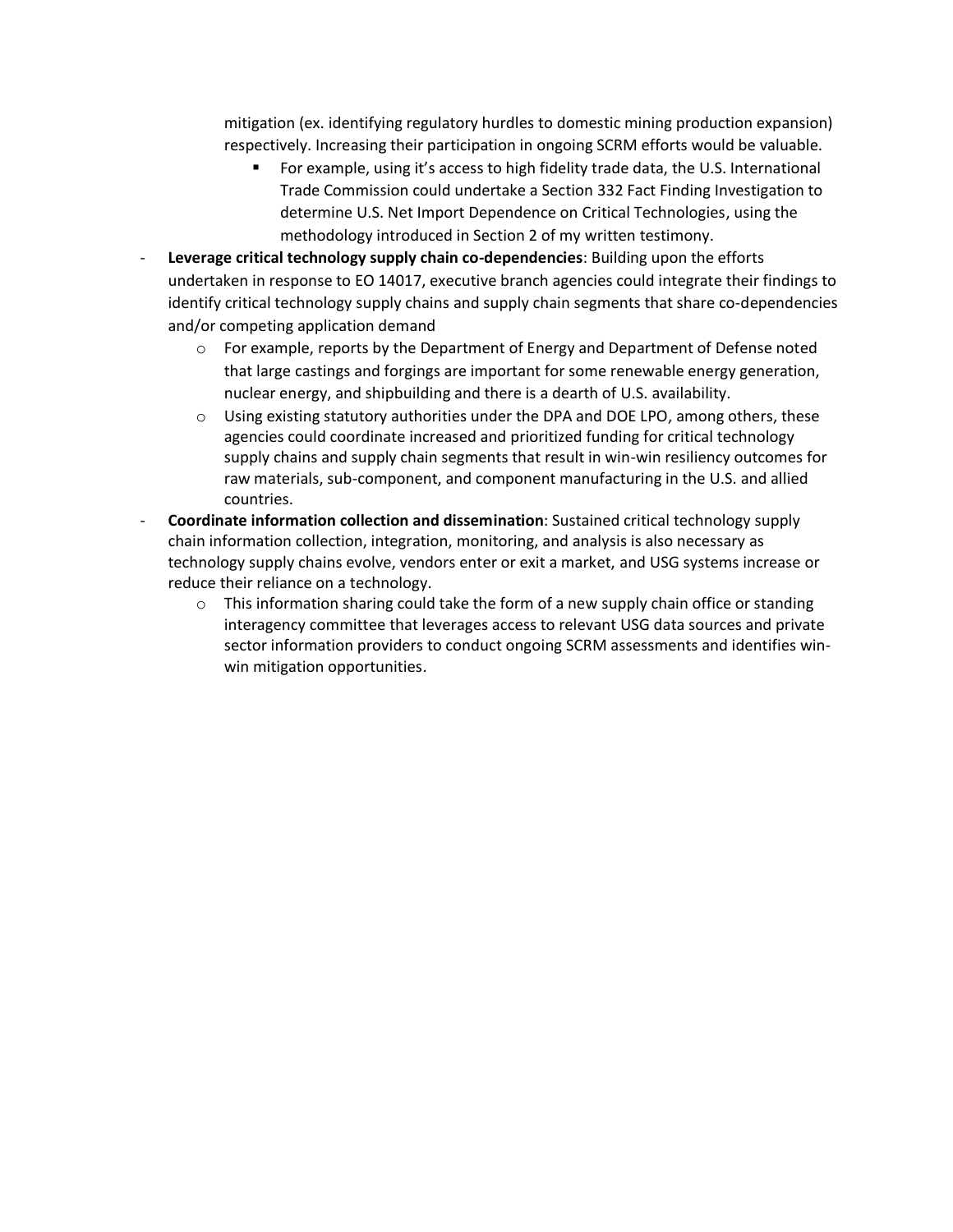## Appendix A. U.S. Government Definitions of Supply Chain and Supply Chain Risk Management

| <b>Agency</b>      | <b>Supply Chain</b>                                                                                                                                                                                                                                                                                                                                                                                                                                                                                                                                                           | <b>Supply Chain Risk Management (SCRM)</b>                                                                                                                                                                     |
|--------------------|-------------------------------------------------------------------------------------------------------------------------------------------------------------------------------------------------------------------------------------------------------------------------------------------------------------------------------------------------------------------------------------------------------------------------------------------------------------------------------------------------------------------------------------------------------------------------------|----------------------------------------------------------------------------------------------------------------------------------------------------------------------------------------------------------------|
| DOD <sup>80</sup>  | "The linked activities associated with providing<br>material to end users for consumption. Those<br>activities include supply activities (such as<br>organic and commercial ICPs and retail supply<br>activities), maintenance activities (such as<br>organic and commercial depot level<br>maintenance facilities and intermediate repair<br>activities), and distribution activities (such as<br>distribution depots and other storage locations,<br>container consolidation points, ports of<br>embarkation and debarkation, and ground, air,<br>and ocean transporters)." | "The process for managing risk by<br>identifying, assessing, and mitigating<br>threats, vulnerabilities, and disruptions<br>to the DOD supply chain from beginning<br>to end to ensure mission effectiveness." |
| NIST <sup>81</sup> | "[A] linked set of resources and processes<br>between and among multiple levels of<br>organizations, each of which is an acquirer, that<br>begins with the sourcing of products and<br>services and extends through their life cycle."                                                                                                                                                                                                                                                                                                                                        | "A systematic process for managing<br>exposure torisks throughout the<br>supply chain and developing appropriate<br>response strategies, policies, processes,<br>and procedures."                              |
| ODNI <sup>82</sup> | "A supply chain is a network of people,<br>processes, technology, information, and<br>resources that delivers a product or service. Key<br>supply chains are essential to protecting critical<br>infrastructure; countering economic<br>exploitation; and defending against cyber and<br>technical operations."                                                                                                                                                                                                                                                               | "The management of risk to the<br>integrity, trustworthiness, and<br>authenticity of products and services<br>within the supply chain."                                                                        |

<sup>80</sup> <https://www.esd.whs.mil/Portals/54/Documents/DD/issuances/dodi/414001p.pdf>

<sup>81</sup> <https://doi.org/10.6028/NIST.SP.800-161r1>

<sup>82</sup> Office of the Director of National Intelligence (ODNI);

[https://www.dni.gov/files/NCSC/documents/supplychain/20200925-NCSC-Supply-Chain-Risk-Management-tri](https://www.dni.gov/files/NCSC/documents/supplychain/20200925-NCSC-Supply-Chain-Risk-Management-tri-fold.pdf)[fold.pdf;](https://www.dni.gov/files/NCSC/documents/supplychain/20200925-NCSC-Supply-Chain-Risk-Management-tri-fold.pdf) [https://www.dni.gov/files/documents/ICD/ICD%20731%20-](https://www.dni.gov/files/documents/ICD/ICD%20731%20-%20Supply%20Chain%20Risk%20Management.pdf)

[<sup>%20</sup>Supply%20Chain%20Risk%20Management.pdf](https://www.dni.gov/files/documents/ICD/ICD%20731%20-%20Supply%20Chain%20Risk%20Management.pdf)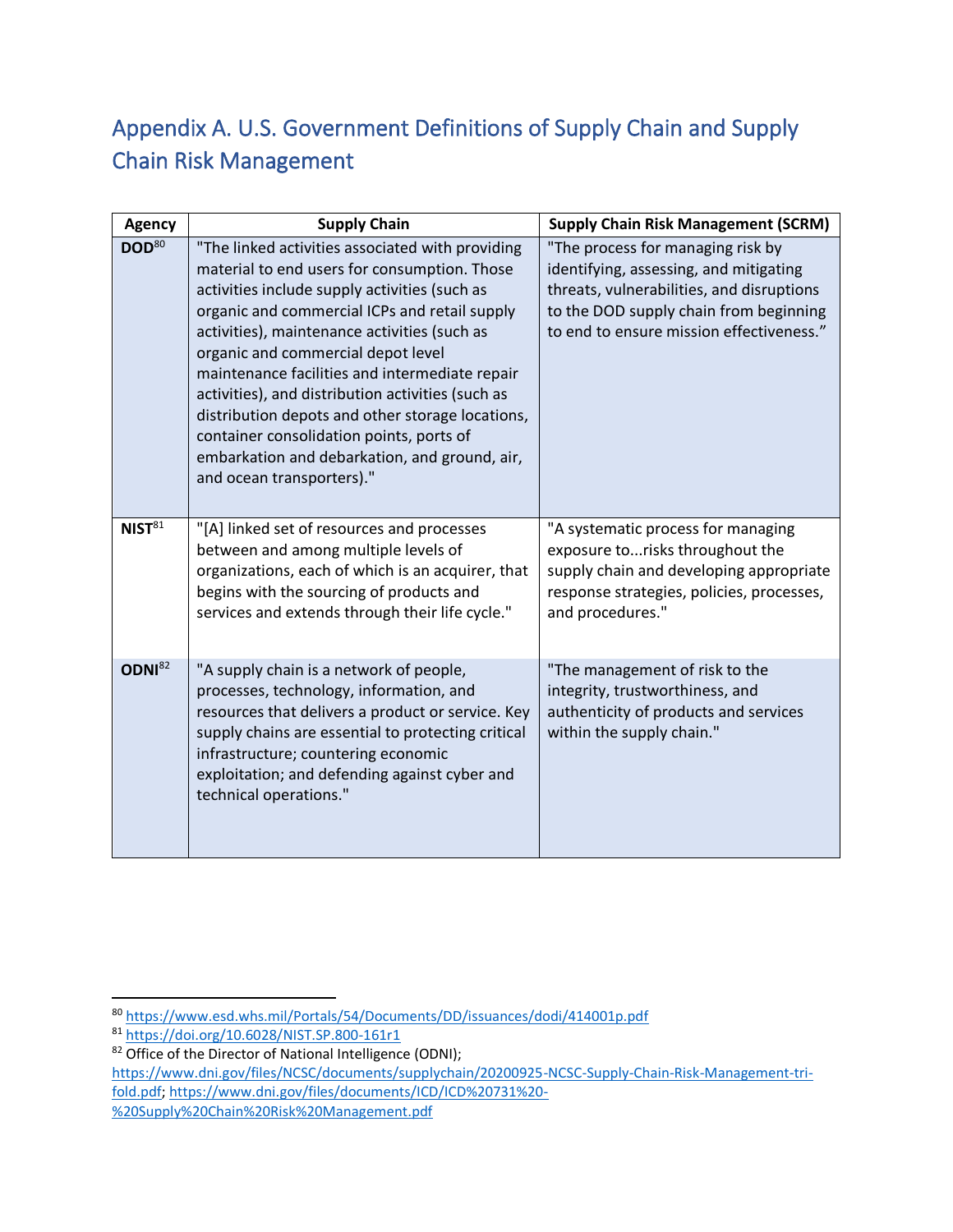# Appendix B. China as a Percent of U.S. Imports for Select Critical Technologies, 2017-21<sup>83</sup>

| <b>NAICS Code</b> | <b>Description</b>                                |     | 2018 | 2019 | 2020 | 2021 |
|-------------------|---------------------------------------------------|-----|------|------|------|------|
| 325110            | Petrochemicals                                    | 1%  | 1%   | 0%   | 0%   | 0%   |
| 325180            | All other basic inorganic chemicals<br>11%        |     | 12%  | 8%   | 7%   | 7%   |
| 331313            | Alumina refined and primary aluminum              | 0%  | 0%   | 1%   | 0%   | 0%   |
| 331314            | Secondary smelting & alloying of aluminum         | 13% | 9%   | 7%   | 0%   | 0%   |
| 332991            | <b>Ball &amp; roller bearings</b>                 | 21% | 21%  | 20%  | 20%  | 20%  |
| 333242            | Semiconductor machinery                           | 34% | 32%  | 15%  | 18%  | 15%  |
| 333314            | Optical instruments &lenses                       | 25% | 24%  | 22%  | 24%  | 24%  |
| 333611            | Turbines & turbine generator sets                 | 19% | 14%  | 11%  | 12%  | 4%   |
| 334111            | <b>Electronic computers</b>                       | 66% | 61%  | 55%  | 58%  | 61%  |
| 334112            | Computer storage devices                          | 22% | 13%  | 4%   | 3%   | 1%   |
| 334210            | Telephone apparatus                               | 75% | 73%  | 65%  | 48%  | 57%  |
| 334220            | Radio/TV broadcast & wireless communication equip | 63% | 63%  | 61%  | 56%  | 55%  |
| 334413            | Semiconductors & related devices                  | 11% | 11%  | 6%   | 5%   | 5%   |
| 334511            | Search, detection & navigation instruments        | 10% | 9%   | 5%   | 5%   | 6%   |
| 335311            | Power/distribution/specialty transformers         | 10% | 10%  | 7%   | 7%   | 5%   |
| 335911            | Storage batteries                                 | 30% | 33%  | 33%  | 32%  | 40%  |
| 335912            | Primary batteries                                 | 39% | 36%  | 33%  | 36%  | 32%  |
| 336411            | Aircraft                                          | 0%  | 0%   | 0%   | 0%   | 0%   |
| 336412            | Aircraft engines & engine parts                   | 2%  | 2%   | 2%   | 2%   | 2%   |
| 336415            | Missile/space vehicle propulsion units & parts    | 0%  | 0%   | 0%   | 0%   | 0%   |
| 336419            | Missile/space vehicle parts & auxiliary equip.    | 1%  | 2%   | 2%   | 3%   | 3%   |
| 336992            | Military armored vehicle, tank & tank components  | 0%  | 0%   | 0%   | 0%   | 0%   |
|                   | Total                                             | 40% | 39%  | 35%  | 36%  | 36%  |

[https://dataweb.usitc.gov/;](https://dataweb.usitc.gov/) There are several caveats to this analysis: (1) there are many critical technology industries that do not have a NAICS code (all software industries, for example); (2) several NAICS codes identified by Treasury do not have any trade affiliated with them in USITC data (221113, 332117, 336414, 541713, 541714).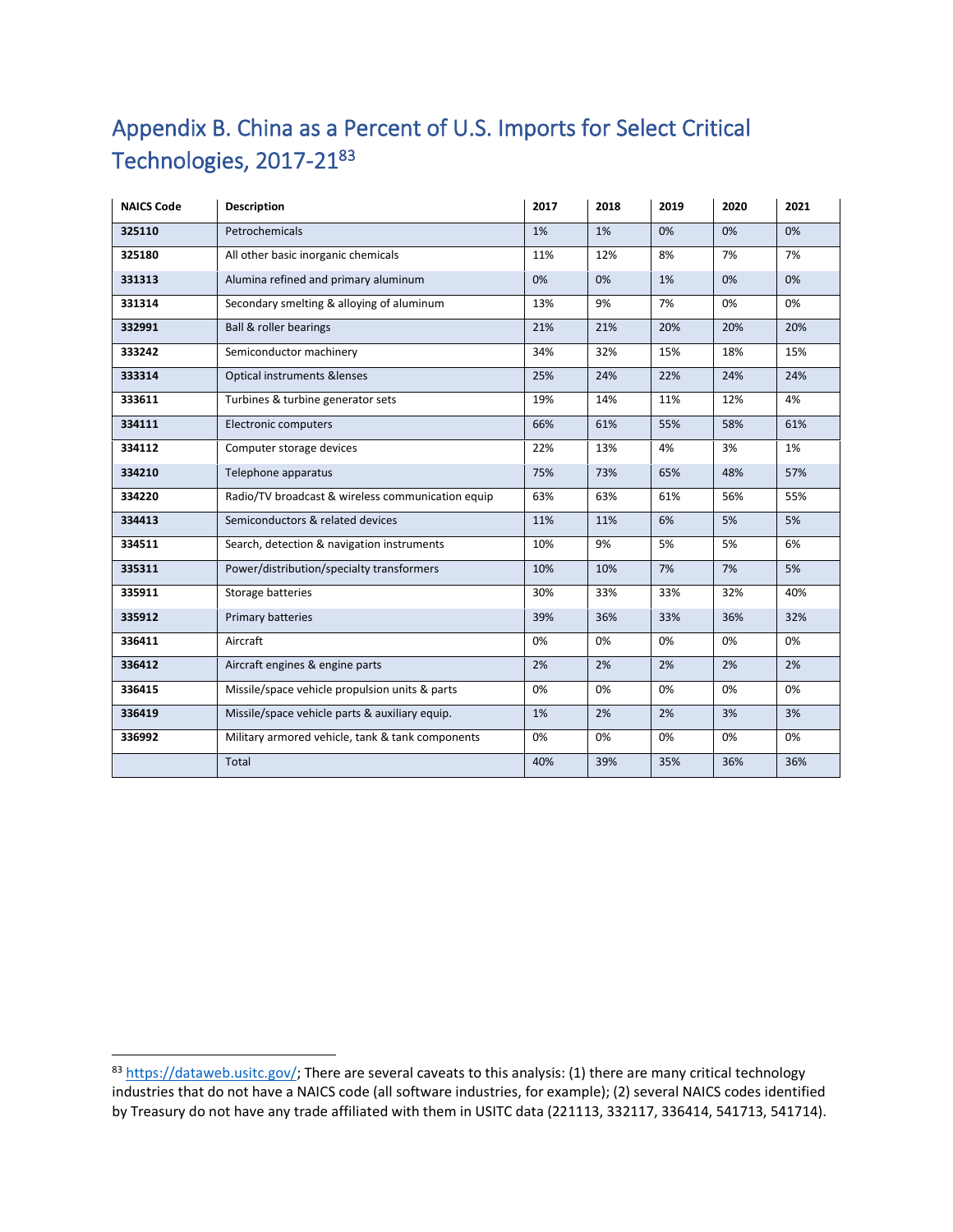### Appendix C. China as a Percent of U.S. Imports of Storage Batteries<sup>84</sup>

| <b>NAICS Code</b>                      | <b>HTS</b> | <b>HTS Code Description</b>                                                            |     | 2018 | 2019 | 2020 | 2021 |
|----------------------------------------|------------|----------------------------------------------------------------------------------------|-----|------|------|------|------|
|                                        | Code       |                                                                                        |     |      |      |      |      |
|                                        | 8507.      | Lead-acid storage batteries of a kind used for starting piston                         | 6%  | 6%   | 5%   | 6%   | 3%   |
|                                        | 10.00      | engines                                                                                |     |      |      |      |      |
|                                        | 8507.      | Lead-acid storage batteries of a kind used as the primary source                       | 13% | 60%  | 39%  | 37%  | 60%  |
|                                        | 20.40      | of electrical power for electrically powered vehicles of 8703.90                       |     |      |      |      |      |
|                                        | 8507.      | Lead-acid storage batteries other than of a kind used for starting                     | 36% | 35%  | 21%  | 16%  | 15%  |
|                                        | 20.80      | piston engines or as the primary source of power for electric<br>vehicles              |     |      |      |      |      |
|                                        | 8507.      | Nickel-cadmium storage batteries, of a kind used as                                    | 37% | 48%  | 4%   | 4%   | 4%   |
|                                        | 30.40      | the primary source of electrical power for electrically<br>powered vehicles of 8703.90 |     |      |      |      |      |
|                                        | 8507.      | Nickel-cadmium storage batteries, other than of a kind used as                         | 30% | 22%  | 23%  | 20%  | 23%  |
|                                        | 30.80      | the primary source of power for electric vehicles                                      |     |      |      |      |      |
| 335911: Storage                        | 8507.      | Nickel-iron storage batteries, of a kind used as the primary                           | 10% | 15%  | 44%  | 64%  | 0%   |
| <b>Battery</b><br><b>Manufacturing</b> | 40.40      | source of electrical power for electrically powered vehicles of<br>8703.90             |     |      |      |      |      |
|                                        | 8507.      | Nickel-iron storage batteries, other than of a kind used as the                        | 40% | 19%  | 16%  | 13%  | 12%  |
|                                        | 40.80      | primary source of power for electric vehicles                                          |     |      |      |      |      |
|                                        | 8507.      | Nickel-metal hydride batteries                                                         | 35% | 38%  | 34%  | 26%  | 14%  |
|                                        | 50.00      |                                                                                        |     |      |      |      |      |
|                                        | 8507.      | Lithium-ion batteries                                                                  | 43% | 47%  | 51%  | 47%  | 56%  |
|                                        | 60.00      |                                                                                        |     |      |      |      |      |
|                                        | 8507.      | Other storage batteries, of a kind used as the primary source of                       | 26% | 16%  | 3%   | 4%   | 1%   |
|                                        | 80.40      | electrical power for electrically powered vehicles of 8703.90                          |     |      |      |      |      |
|                                        | 8507.      | Other storage batteries, other than of a kind used as the primary                      | 56% | 65%  | 24%  | 26%  | 35%  |
|                                        | 80.81      | source of power for electric vehicles                                                  |     |      |      |      |      |
|                                        | 8507.      | Parts of lead-acid storage batteries, including separators                             | 14% | 10%  | 22%  | 39%  | 35%  |
|                                        | 90.40      | therefor                                                                               |     |      |      |      |      |
|                                        | 8507.      | Parts of storage batteries, including separators therefor, other                       | 11% | 9%   | 18%  | 17%  | 30%  |
|                                        | 90.80      | than parts of lead-acid storage batteries                                              |     |      |      |      |      |

<sup>84</sup> [https://dataweb.usitc.gov/;](https://dataweb.usitc.gov/) Data is presented in percentages, which may overstate the criticality of the import dependency as overall import values may be small.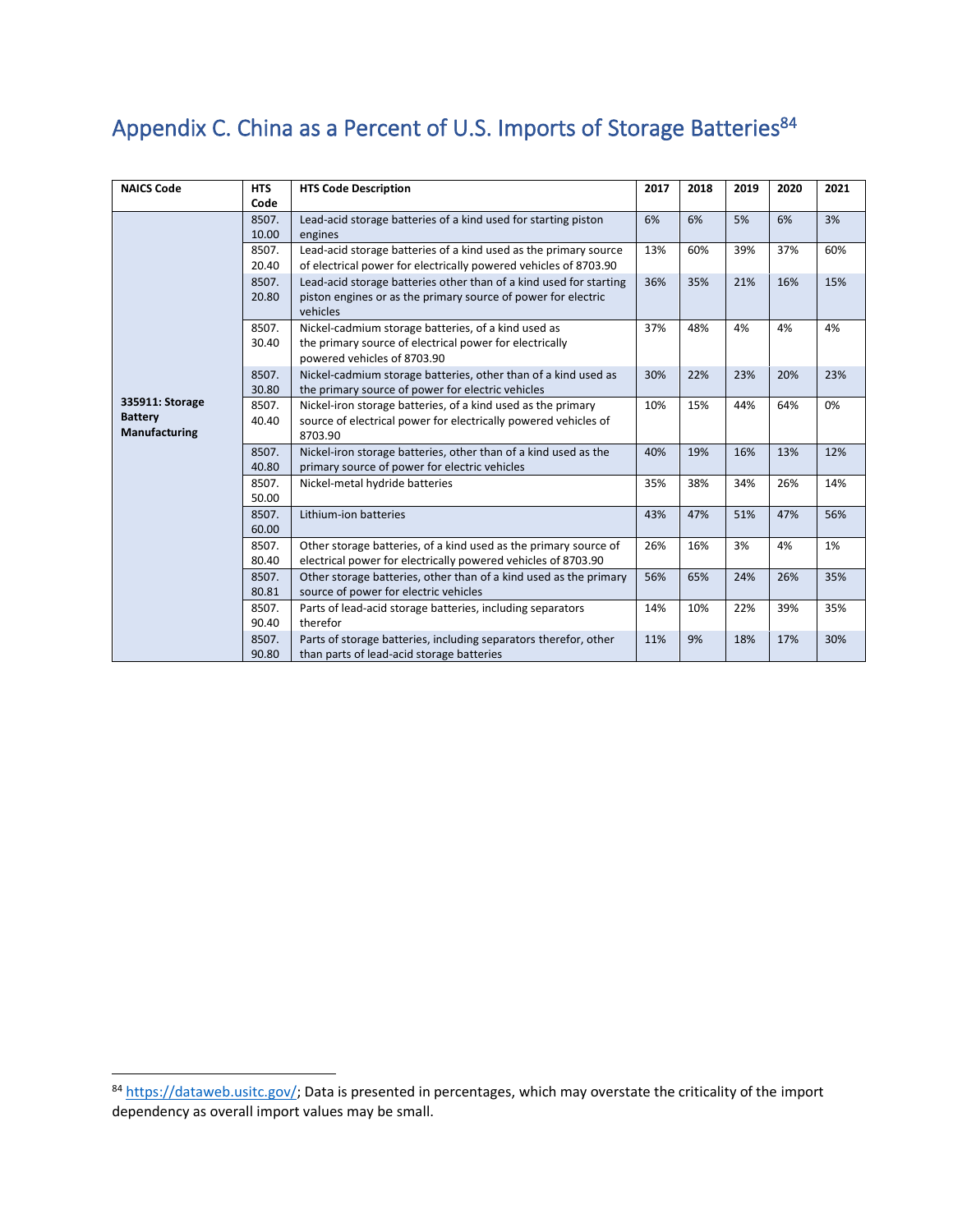## Appendix D. Example Supply Chain Risk Factors<sup>85</sup>

| <b>Risk</b>                                | <b>Definition</b>                                                                                                  |  |  |  |  |
|--------------------------------------------|--------------------------------------------------------------------------------------------------------------------|--|--|--|--|
| <b>Barriers to Entry</b>                   | Is there a regulatory/IP moat that new entrant firms must overcome?                                                |  |  |  |  |
| Complexity                                 | Is technical know-how essential for realizing value?                                                               |  |  |  |  |
| Components                                 | Are there components on which a product relies? <100? >100?                                                        |  |  |  |  |
| Concentration of<br>Suppliers              | Are any supply chain segments supplied by fewer than 3 vendors or does<br>one vendor account for 50% of capacity?  |  |  |  |  |
| Consolidation of<br>Suppliers (Geographic) | Is more than 50% of worldwide capacity concentrated in one country?                                                |  |  |  |  |
| Consumption                                | Is consistent, ongoing supply of the good, necessary (not a one off<br>purchase)?                                  |  |  |  |  |
| Durability                                 | Is maintenance/servicing required for ongoing use?                                                                 |  |  |  |  |
| Excellence                                 | Is there a distinction between the capabilities of SOTA and non-SOTA?                                              |  |  |  |  |
| Intensity of<br>Consumption                | Is the item a once per month, once per year, or once per decade purchase?                                          |  |  |  |  |
| Inter-Industry                             | Do other industries compete for the same product? (Could supply disappear                                          |  |  |  |  |
| Demand                                     | for reasons exogenous to this industry?)                                                                           |  |  |  |  |
| <b>Inter-Industry Supply</b>               | Does the industry using it generate it? (Is supply of good tied to the industry<br>that consumes it or exogenous?) |  |  |  |  |
| <b>Intrinsic Value</b>                     | Is the thing by itself worth anything to anyone else or is it industry-specific?                                   |  |  |  |  |
| <b>Lead Time</b>                           | How long would it take to purchase and take delivery of a replacement<br>under normal circumstances?               |  |  |  |  |
| <b>Location of Suppliers</b>               | Is a replacement available domestically?                                                                           |  |  |  |  |
| Mobility                                   | Are transport costs high?                                                                                          |  |  |  |  |
| <b>National Security</b>                   | Does the stand-alone product pose an obvious national security threat?                                             |  |  |  |  |
| Political/Social<br>Interest               | Has the good or service been subject to recent export controls,<br>environmental objections etc.?                  |  |  |  |  |
| <b>Qualification Time</b>                  | Does a user need to ensure a replacement inter-operates with existing<br>process? If so, under what timeframe?     |  |  |  |  |
| <b>R&amp;D Intensity</b>                   | Is it complicated to produce (is R&D required for any replacement)?                                                |  |  |  |  |
| Stockpiling                                | Is stockpiling an option? Would stockpiling result in obsolescence, half-life<br>concerns etc.?                    |  |  |  |  |
| Substitutability                           | Are there ways to innovate around an observed supply chain segment<br>chokepoint?                                  |  |  |  |  |
| <b>Technology Readiness</b><br>Level       | What is the TRL?                                                                                                   |  |  |  |  |
| Value Added                                | How much value does it add to final product?                                                                       |  |  |  |  |
| Zero Sum (Fixed<br>Supply?)                | If your competitor buys more of the product, does that mean there is less<br>available for you?                    |  |  |  |  |

<sup>&</sup>lt;sup>85</sup> This list is derived in part from: <u>https://www.energy.gov/sites/default/files/2022-</u> [02/Neodymium%20Magnets%20Supply%20Chain%20Report%20-%20Final.pdf](https://www.energy.gov/sites/default/files/2022-02/Neodymium%20Magnets%20Supply%20Chain%20Report%20-%20Final.pdf) (page no.: 23)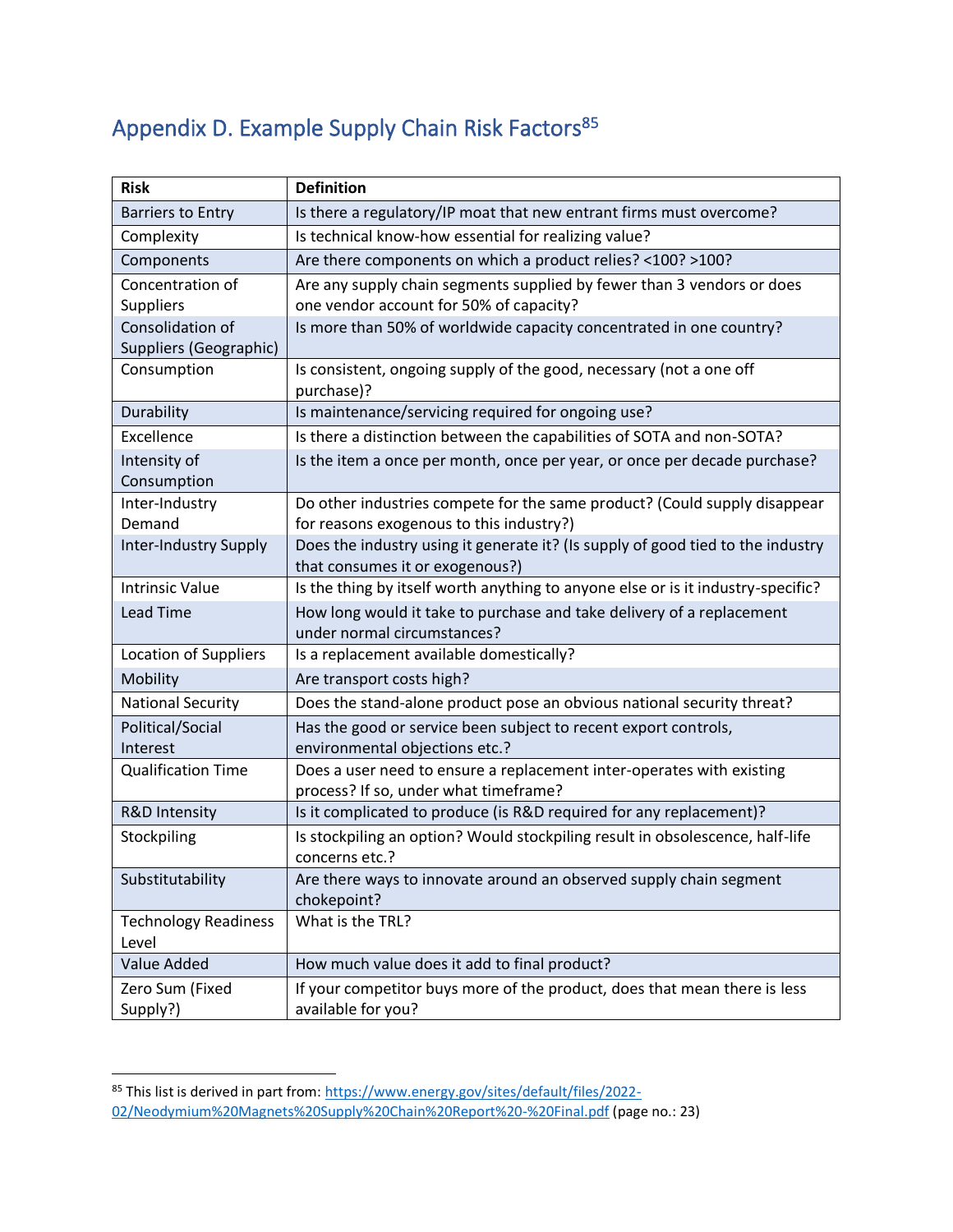

### Appendix E. Example of Supply Chain Mapping<sup>86</sup>

<sup>86</sup> [https://www.energy.gov/sites/default/files/2022-02/Electric%20Grid%20Supply%20Chain%20Report%20-](https://www.energy.gov/sites/default/files/2022-02/Electric%20Grid%20Supply%20Chain%20Report%20-%20Final.pdf) [%20Final.pdf](https://www.energy.gov/sites/default/files/2022-02/Electric%20Grid%20Supply%20Chain%20Report%20-%20Final.pdf)